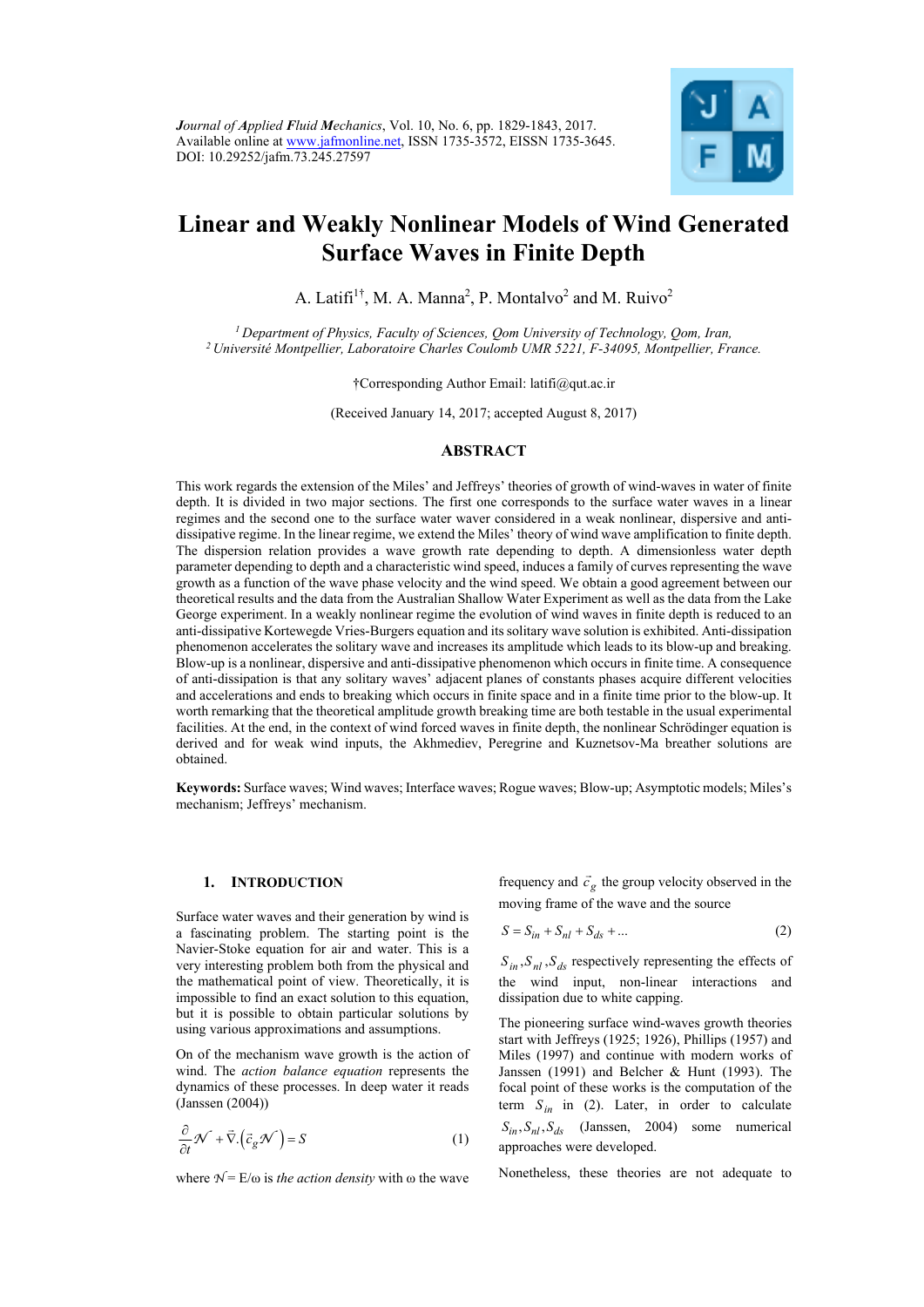correctly describe wind generated near-shore waves, since they are limited to the *deep water domain*.

In *finite depth* the source S contain more terms

$$
S = S_{in} + S_{nl} + S_{ds} + S_{bf} + S_{tri} + ... \tag{3}
$$

In this case,  $S_{in}$  is strongly influenced by the finite

depth *h* and must be recalculated.  $S_{bf}$  and  $S_{tri}$ represent bottom friction and triad nonlinear wave interactions.

At our knowledge, the only theoretical extensions of these theories to finite depth were recently done by Montalvo *et al*. (2013a); (Montalvo, Dorignac, Manna, Kharif, and Branger) and Montalvo *et al*. (2013b) (Montalvo, Kraenkel, Manna, and Kharif). The aim of those works was to provide a surface wind-waves growth theory in finite depth with the Euler equations as outset. The purpose was twofold, in one hand to provide mathematical laws able to qualitatively reproduce some features of the fields experiments on growth rate evolution of finite depth wind-waves, and in the other hand to supply a theoretical basis allowing to go beyond the empirical laws. To carry on this task, authors have introduced an extension of the well known Miles' theory (Miles, 1997) to the finite depth and an adequate parametrization to the Jeffreys' theory (Jeffreys, 1925; Jeffreys; 1926). In Montalvo *et al*. (2013b) (Montalvo, Kraenkel, Manna, and Kharif) was studied the wind action on the evolution of a wavepacket and in (Manna *et al*. (2014) (Manna, Montalvo, and Kraenkel) was studied the evolution in time of a normal Fourier mode k under the coupled action of weakly nonlinearity, dispersion and antidissipation.

This work is based on these last development and is devoted to give *l'etat de l'art* in the field. The paper is divided in five sections, Section 2. and Section 4. concern respectively the linear and the nonlinear approaches. In section 3. we show that the theoretical linear laws we derived in Section 2. are able to reproduce the known experimental facts. Finally section 5. draws the conclusions.

## **2. WIND GENERATED SURFACE WAVES. THE LINEAR REGIME**

Let a fix rectangular Cartesian frame with origin *O* and axes  $(x, y, z)$ , where  $O<sub>z</sub>$  is the upward vertical direction and let us localize the fluid particles in this frame. We will only consider a sheet of fluid parallel to the *xz* plane since we assume a translational symmetry along y . The plane of the interface at rest is characterized by  $z = 0$  and  $z = \eta(x, t)$  characterizes the perturbed airwater interface. Consequently, η(*x,t*)  $\leq z \leq +\infty$  is the region occupied by the air, and the water is located between the bottom at *z* = −*h* and the interface  $z = \eta(x,t)$ . The water as well as the air are assumed to be inviscid and incompressible. The unperturbed air flow is a prescribed mean shear flow. We disregard the air turbulence and assume its dynamic to be linear, building a *quasi-laminar theory*.

#### **2.1 The Linearized Water Dynamics**

In the water domain we consider the Euler equations for finite depth.  $u(x,z,t)$  is the horizontal and  $w(x,z,t)$ is the vertical velocity of the fluid. The linearized equations of motion and in the water domain read (Lighthill, 1925)

$$
\rho_w \frac{\partial u}{\partial t} = -\frac{\partial P}{\partial x}, \rho_w \frac{\partial w}{\partial t} = -\frac{\partial P}{\partial z},\tag{4}
$$

with the reduced pressure **P**(*x,z,t*) defined as follows

$$
P(x, z, t) = P(x, z, t) + \rho_w gz - P_0,
$$
 (5)

where  $P(x,z,t)$  is the pressure, *g* the gravitational acceleration,  $\rho_w$  is the water density and  $P_0$ , the atmospheric pressure. The continuity equation reads

$$
\frac{\partial u}{\partial x} + \frac{\partial w}{\partial z} = 0\tag{6}
$$

and the boundary conditions at  $z = -h$  and at  $z = \eta(x, t)$ are  $w(-h) = 0$ ,  $\partial_t \eta = w(0)$ . The continuity of the pressure across the air/water interface

$$
P(x, \eta, t) = P_a(x, \eta, t) + \rho_w g \eta - P_0.
$$
 (7)

where  $P_a$  is the air pressure evaluated at  $z = \eta$ . It worth remarking that this is a vital assumption for the growth mechanism.

The linear equations system (4)-(7) can be solved, assuming normal mode solutions as

$$
P = \mathcal{P}(z) \exp(ik(x - ct)),
$$
  
\n
$$
u = \mathcal{U}(z) \exp(ik(x - ct)),
$$
  
\n
$$
w = \mathcal{W}(z) \exp(ik(x - ct)),
$$
  
\n
$$
\eta = \eta_0 \exp(ik(x - ct)),
$$
\n(8)

where  $k$  is the wavenumber,  $c$  the phase speed and  $\eta_0$  is a constant. Using equations (4), (6), (7) and (8) we obtain

$$
w(x, z, t) = \frac{-ikc \sinh k (z + h)}{\sinh kh} \eta_0 \exp\left(ik (x - ct)\right),\tag{9}
$$

$$
u(x, z, t) = \frac{kc \cosh k (z + h)}{\sinh kh} \eta_0 \exp\left(ik (x - ct)\right),\tag{10}
$$

$$
P(x, z, t) = \frac{k \rho_w c^2 \cosh k (z + h)}{\sinh kh} \eta_0 \exp\left(ik (x - ct)\right),\tag{11}
$$

The phase speed  $c$  is unknown in equations  $(8)$ . To determine *c* we have to consider the continuity equation (7), and boundary conditions which yields

 $p_w \eta_0 \exp(ik(x - ct)) \{c^2k \coth kh - g\}$ 

$$
+P_0 = P_a(x, \eta, t). \tag{12}
$$

Notice that in the problem without interface (single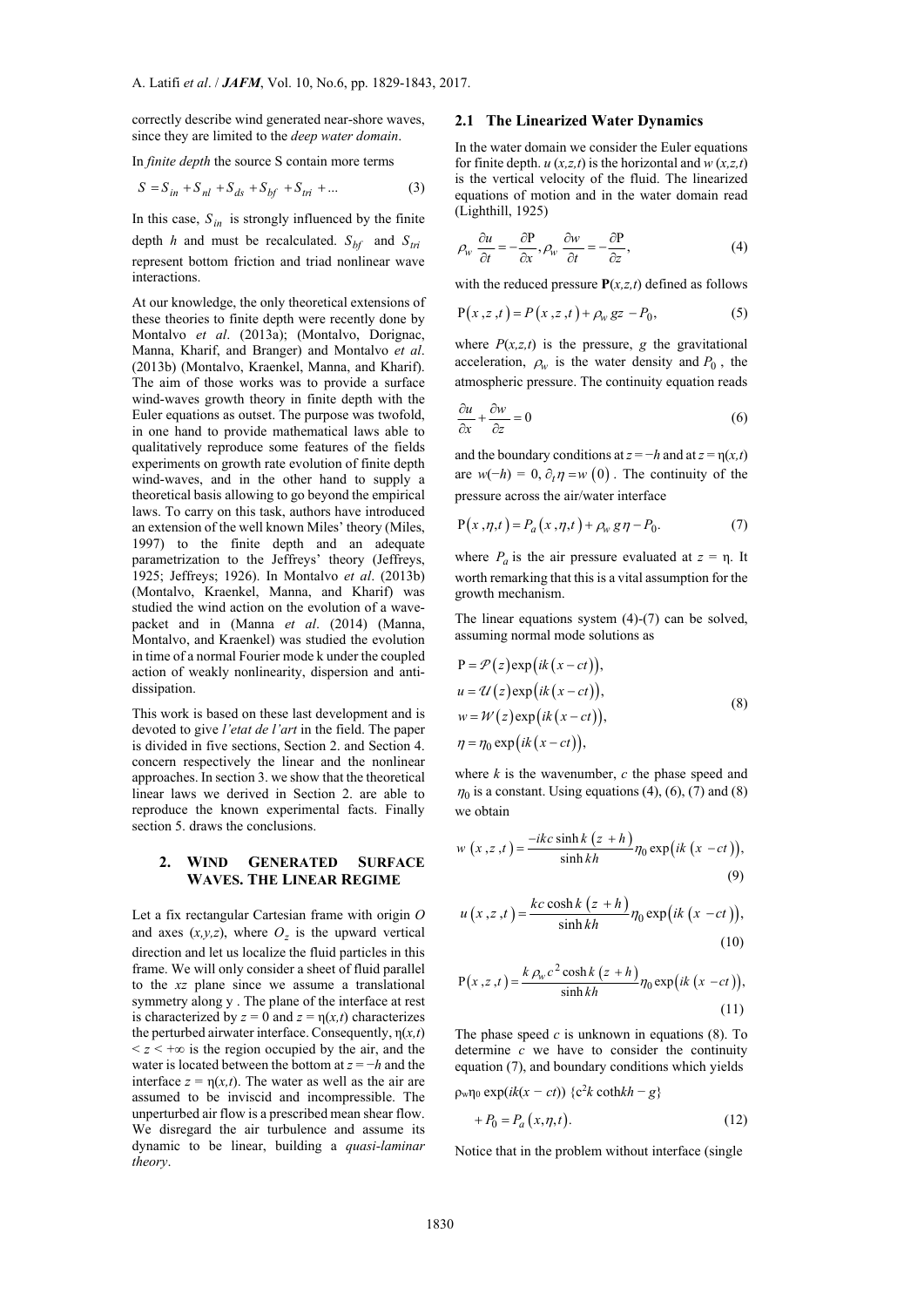domain)  $P_a(x, \eta, t) = P_0$  and (12) gives the usual expression  $c^2 = c_0^2 = (g / k) \tanh(kh)$ . But of course in the present paper, the determination of c needs the use of the air pressure evaluated at  $z = \eta$ .

#### **2.2 The Linearized Air Dynamics**

Let us consider the linearized equations governing a steady air flow, with a prescribed mean horizontal velocity  $U(z)$  depending only on the vertical coordinate z. We are going to study perturbations of  $U(z)$ . From this point, the subscript a stands for air. With  $P_a(x, z, t) = P_a(x, z, t) + \rho_a g z - P_0$ , we have the following equations

$$
\frac{\partial u_a}{\partial x} + \frac{\partial w_a}{\partial z} = 0,\tag{13}
$$

$$
\rho_a \left\{ \frac{\partial u_a}{\partial t} + U \left( z \right) \frac{\partial u_a}{\partial x} + \frac{dU \left( z \right)}{dz} w_a \right\} = -\frac{\partial P_a}{\partial x}, \quad (14)
$$

$$
\rho_a \left\{ \frac{\partial w_a}{\partial t} + U \left( z \right) \frac{\partial w_a}{\partial x} \right\} = -\frac{\partial P_a}{\partial z},\tag{15}
$$

which have to be completed with the kinematic boundary condition for air, evaluated at the aerodynamic sea surface roughness  $z_0$  located just above the interface. In this work, we consider  $z_0$ will be a constant, independent from the sea state which is a widely used approximation, first proposed by (Charnock, 1955). We have to notice that for the datasets used in next sections, the wind speed ranges are such that the roughness may be seen as a constant (Fairall *et al*. 1996, Fairall, Grachev, Bedard, and Nishiyama). The kinematic boundary condition reads

$$
\frac{\partial \eta}{\partial t} + U(z_0) \frac{\partial \eta}{\partial x} = w_a(z_0).
$$
 (16)

The common profile of  $U(z)$  used to describe the vertical distribution of the horizontal mean wind speed is a logarithmic profile. This assumption is valid within the lowest portion of the airside of the marine boundary layer (Garratt *et al*. 1996; Garratt, Hess, Physick, and Bougeault). It can also be justified with scaling arguments and solution matching between the near-surface air layer and the geostrophic air layer (see Tennekes, 1972).

$$
U(z) = U_1 \ln(z / z_0), U_1 = \frac{u_*}{k}, k \approx 0.41,
$$
 (17)

where  $u_*$  is the friction velocity and  $\kappa$  the Von Kármán constant. So, Eq. (16) can be reduced to  $\partial_t \eta = w_a(z_0)$  . This equation describes the influence of the perturbation of the water surface on the vertical profile of wind speed. Then we consider normal mode solution as in (8) and we add the following boundary conditions on  $W_a$  and  $P_a$ ,

$$
\lim_{z \to z_0} \mathcal{W}_a = W_a,\tag{18}
$$

$$
\lim_{z \to +\infty} \mathcal{P}_a = 0. \tag{19}
$$

$$
\lim_{z \to +\infty} \left( \frac{d\mathcal{W}_a}{dz} + k \mathcal{W}_a \right) = 0,\tag{20}
$$

This means that the vertical component of the wind speed is enforced by the wave movement at the sea surface and the disturbance plus its derivative vanish at infinity. Now, using equations (13)-(15) and (19) yields to

$$
w_a(x, z, t) = \mathcal{W}_a \exp\big(ik(x - ct)\big),\tag{21}
$$

$$
u_a(x, z, t) = \frac{i}{k} \frac{\partial \mathcal{W}_a}{\partial z} \exp\big(ik(x - ct)\big),\tag{22}
$$

$$
P_a(x, z, t) = ik \rho_a \exp\left(ik (x - ct)\right) \int_z^{\infty} [U - c] W_a d\zeta.
$$
\n(23)

Removing the pressure from the Euler equations, we find the well-known Rayleigh equation (Rayleigh (1880))  $\forall z \ \zeta_0 \langle z \rangle \langle z \rangle$  (inviscid Orr-Sommerfeld equation)

$$
(U - c) \left( \frac{d^2 W_a}{dz^2} - k^2 W_a \right) - \frac{d^2 U}{dz^2} W_a = 0.
$$
 (24)

This equation is singular at  $z_c = z_0 e^{c\kappa/u*} > z_0 > 0$ , where  $U(z_c) = c$ . We recall that this model disregards any kind of turbulence, and the critical height  $z_c$  is set above any turbulent eddies or other non-linear phenomena. In equations (21)-(24) neither  $W_a(z)$  nor c are known. In order to find c, we have to calculate  $P_a(x, \eta, t)$ . We obtain

$$
P_a(x, \eta, t) = P_0 - \rho_a g \eta
$$
  
+ik $\rho_a \exp\left(ik(x-ct)\right) \int_{z_0}^{\infty} [U(z) - c] \mathcal{W}_a(z) dz.$  (25)

In the above equation, since we are studying the linear problem, the lower integration bound is taken at the constant roughness height  $z_0$  instead of  $z = \eta$ . Using equation (18) to eliminate the term *ik*  $\rho_a$  exp(*ik*  $(x - ct)$ ) the equation (25) in (12) yields

$$
g(1 - \varepsilon) + c \frac{\varepsilon k^2}{W_0} I_1
$$
  

$$
-c^2 \left\{ \frac{\varepsilon k^2}{W_0} I_2 + k \coth(kh) \right\} = 0,
$$
 (26)

where  $\varepsilon = \rho_a / \rho_w$  is a small parameter  $(\rho_a / \rho_w \sim 10^{-3})$  and the integrals  $I_1$  and  $I_2$  are defined as follow

$$
I_1 = \int_{z_0}^{\infty} U \mathcal{W}_a dz, \quad I_2 = \int_{z_0}^{\infty} \mathcal{W}_a dz.
$$
 (27)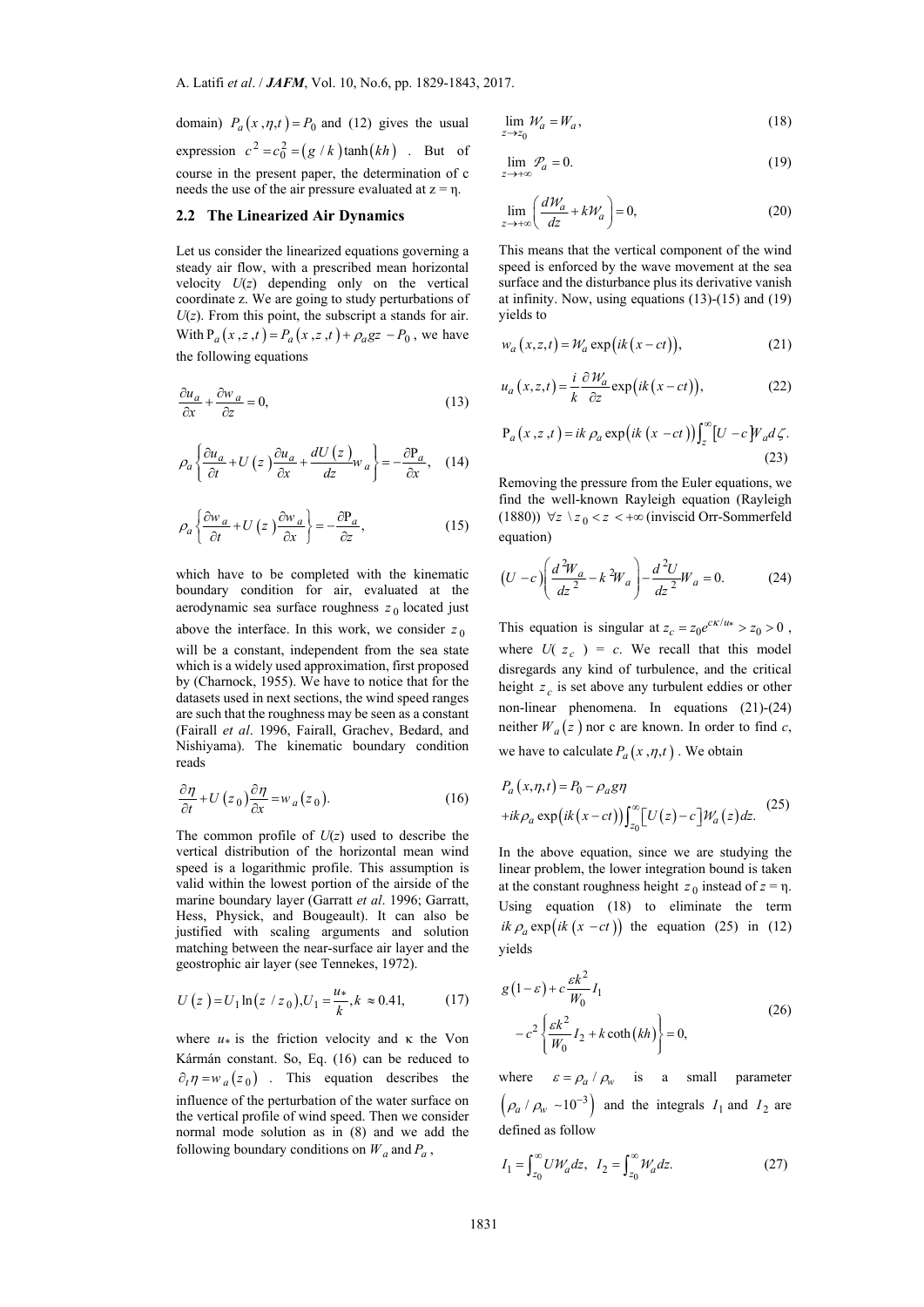Equation (26) is the dispersion relation of the problem. If  $h \to \infty$ , we obtain the expression (3.7) of the reference (Beji and Nadaoka(2004)). the dispersion relation (26) may be approximated as

$$
c = c_0 + \varepsilon c_1 + O\left(\varepsilon^2\right). \tag{28}
$$

The explicit form of  $c_1$  will be calculated in the next section. Therefore, we are going to be able to find  $W_a(z)$  by solving (24) by putting  $c = c_0$ , which means that we consider the order zero in ε of c.

## **2.3 The Wave Growth rate**

 $W_a(z)$  is a complex function and therefore c is complex too. Its imaginary part  $\Im(c)$  gives the growth rate of  $\eta(x,t)$  defined by

$$
\gamma = k \, \mathfrak{I}(c). \tag{29}
$$

For theoretical and numerical results concerning the growth rate γ see (Young and Verhagen, 1996a) and (Young and Verhagen, 1996b). In these studies, two dimensionless parameters  $\delta$  and  $\theta_{dw}$  defined as follows

$$
\delta = \frac{gh}{U_1^2}, \ \theta_{dw} = \frac{1}{U_1} \sqrt{\frac{g}{k}}.
$$
 (30)

The dimensionless parameter δ, measures the influence of the finite fluid depth on the growth rate of  $\eta(x,t)$ . The parameter  $\theta_{dw}$  can be seen as a *theoretical analogous of the deep water wave age*. It mesures the relative value of the deep water phase speed. Now, let us introduce a *theoretical analogous of the finite depth wave age*, let say  $\theta_{fd}$ 

$$
\theta_{fd} = \frac{1}{U_1} \sqrt{\frac{g}{k}} \sqrt{\tanh(kh)} = \theta_{dw} \sqrt{T},
$$
\n(31)

where T = tanh( $\delta / \theta_{dw}^2$ ).

The form (31) is a depth weighted parameter. For a given finite and constant  $\theta_{dw}$ , note that if  $\delta \to \infty$ then we have  $\theta_{fd} \sim \theta_{dw}$  and if  $\delta \rightarrow 0$  then  $\theta_{fd} \sim \delta^{1/2} = \sqrt{gh}/U^2$ . To obtain the growth rate, we introduce the following non-dimensional variables and scalings, hats stand for dimensionless quantities

$$
U = U_1 \hat{U}, \ \mathcal{W}_a = W_0 \hat{\mathcal{W}}_a, \ \ z = \frac{\hat{z}}{k}, \ c = U_1 \hat{c}, \ \ t = \frac{U_1}{g} \hat{t}.
$$
\n(32)

Using (30) and (32) in equation (26) and looking only at the terms of order one in ε we obtain c,

$$
\hat{c}(\delta, \theta_{dw}) = \theta_{dw} T^{1/2} - \frac{\varepsilon}{2} \theta_{dw} T^{1/2}
$$
  
 
$$
+ \frac{\varepsilon}{2} \Big\{ T \hat{I}_1 - \theta_{dw} T^{3/2} \hat{I}_2 \Big\},
$$
 (33)

and with

$$
e^{\gamma t} = e^{k \Im(c)t} = e^{\Im(\hat{c})\hat{t}/\theta_{dw}^2}, \qquad (34)
$$

we have the dimensionless growth rate  $\hat{\gamma} = (U_1 / g) \gamma$  as,

$$
\hat{\gamma} = \frac{\varepsilon}{2} \left\{ \frac{T \mathfrak{I}(I_1)}{\theta_{dw}^2} - \frac{T^{3/2} \mathfrak{I}(I_2)}{\theta_{dw}} \right\}.
$$
\n(35)

Therefore,  $\hat{\gamma}$  can be computed for a given set of  $(\delta, \theta_{dw})$ . Since the parameter  $\delta$  does not appear explicitly, it is possible to compute  $\gamma$  for an infinite depth, where  $T \rightarrow 1$ . This gives back the Miles<sup>'</sup> theory.

The unique curve of wave growth rate in deep water is transformed in a family of curves in the case of finite depth *h* indexed by  $\delta = gh / U_1^2$ , i.e., a curve for each value of δ. Fig. 1 shows a family of six values of  $\delta$  against the  $\theta_{fd}$  parameter. The limit  $\delta \rightarrow$  $\infty$  is included as well. Small finite  $\theta_{fd}$  represents short surface waves. This stage corresponds the initial growth of the wave field near the shoreline of a calm sea. As the time proceeds the surface waves reaches moderate  $\theta_{fd}$  corresponding to mild or moderate wavelengths, while long waves are found for large  $\theta_{fd}$  . Of course, wavelengths and amplitudes increase together. This means that Fig. 1 is in fact, a snapshot of the theoretical dynamical development of the wave growing in amplitude and wavelength with time. The Fig. 1 shows also that for small  $\theta_{fd}$  the values of  $\delta$  does not influence the growth rate γ.



**Fig. 1. Evolution of the growth rate in semilogarithmic scale. The six first curves from the left represent growth rates in finite depth. From left to right, they match**  $\delta$  **= 1,4,9,25,49,81.** Notice that for each depth, there is a  $\theta_{fd}$  – limited

## **wave growth. The deep water limit (the rightmost curve) also computed, corresponds to**  small  $\theta_{fd}$  and matches Miles' results.

As  $\theta_{fd}$  increases, the finite-depth effects begin to appear and for each value of δ, the growth rate becomes lower than in the deep water limit. The growth rates are scaled with  $\delta$ : for a given  $\theta_{fd}$ , the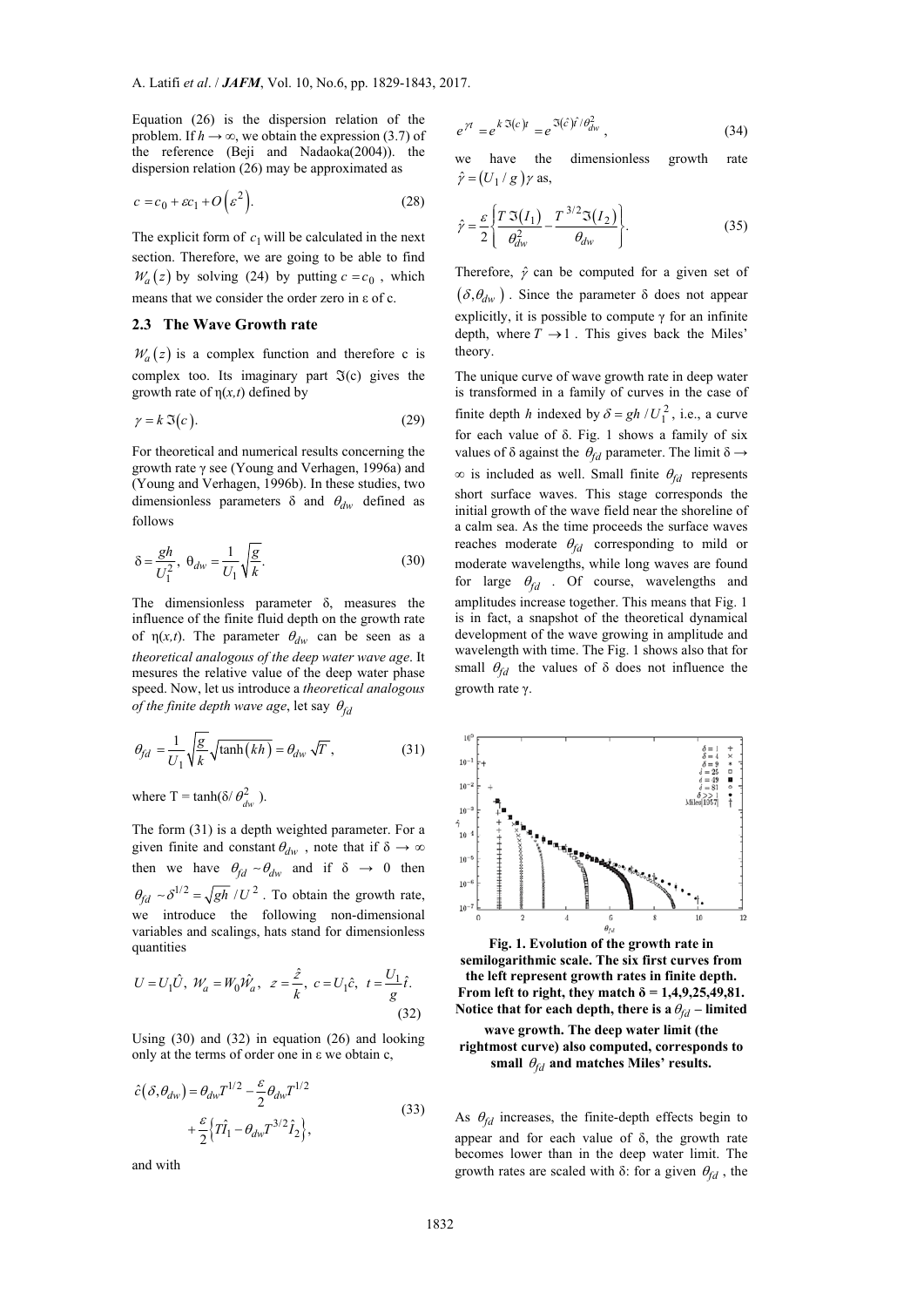bigger the  $\delta$  is, the larger the  $\hat{\gamma}$  will be. As  $\hat{\gamma}$  goes to zero, each δ-curve approaches its own *theoretical θfd -limited growth*. At this stage the wave reaches the limit of its linear evolution . In other words, one can say that at this stage, for a given  $\delta$  the surface wave does not grow older beyond a determined  $\theta_{fd}$ .

In this paper, the analysis of the wind-wave growth is done through the dimensionless growth rate  $\hat{\gamma}$ . But usually, this is done with the help of β-Miles parameter. The relation between β and  $\hat{\gamma}$  is

$$
\beta = \frac{2\hat{\gamma}}{\varepsilon} \theta_{dw}^3 \sqrt{T},\tag{36}
$$

where  $\beta$  is defined as usually through the straightforward definition of Miles' β in finite depth.

$$
\Im(c) = c_0 \frac{\varepsilon}{2} \beta \left( \frac{U_1}{c_0} \right)^2.
$$
 (37)

Its evolution is shown clearly in Fig. 2 exhibiting the correct deep water trends, and the new finite depth limits. The effects of depth are critical. β is, as usual, almost constant for small  $\theta_{fd}$  but it goes dramatically to zero when the depth limit is close.



**Fig. 2. Evolution of Miles' coefficient β for different values of the depth. All curves are plotted with the same Charnock constant**  $\alpha_c \approx 0.018$ . The finite-depth effect is critical, **and high values of δ correspond to deep water.** 

# **3. THEORETICAL LINEAR LAWS AND QUALITATIVE COMPARISONS WITH FIELD EXPERIMENTS**

The pioneer experiments and numerical studies for the finite depth wave growth were conduced by (Thijsse, 1949), (Bretschneider, 1958), (Ijima and Tang, 2011) and in particular the experiments in Lake George, Australia, described by (Young and Verhagen, 1996a). This provides one of the first systematic attempts to understand the physics of wind generated waves in finite depth.

In the case of fetch limited growth, the results of the field experiments are presented in references (Young and Verhagen, 1996a) and (Young and Verhagen, 1996b). In these papers, we have a very complete description of bathymetry, basin geometry, experimental designs, experimental instrumentations, as well as the adopted scaling parameters. The measurements have confirmed the water depth dependence of the asymptotic behavior of wave growth.

An empirical relation in terms of appropriate dimensionless parameters able to reproduce the experimental data of (Young and Verhagen, 1996a) has been derived in references (Young, 1997a) and (Young, 1997b). In particular, it has been shown that for deep water, the fractional energy increases as a function of the inverse of wave age. Later (Donelan *et al*. 2006; Donelan, Babanin, Young, and Banner), this result has been extended to the finite depth domain. Experimental results together with empirical laws, show that contrary to the deep water case, the wave age at which the growth rate becomes zero (limit of the linear behavior) is both wind and depthdependent. Therefore, the point of full development is warped from the deep water case (Pierson and Moskowitz, 1964). Consequently, a growth law as a function of the inverse of the wave age exists for each value of a parameter including the dependences on wind intensity and water depth.

Concerning the evolution of the growth rates, one can say that for small wave ages, growth rates are comparable to the deep water limit, and for large wave ages, the growth rate is lower in shallow water than in deep water. Moreover, beyond a limit wave age, the growth rate vanishes.

## **3.1 Comparisons With Field Experiments**

In this subsection, it will be shown that our analytical and numerical results are able to qualitatively reproduce these experimental facts. At this point, we have to keep in mind that our study is based on linear growth of a normal Fourier mode *k* and not the growth of a wave train as an infinite superposition of wave Fourier modes.

Moreover, given results in field or laboratory experiments usually uses the parameter  $C_p$ , the observed phase speed at the peak frequency  $\omega_n$ . As a result, qualitative comparison with field observations can only be done using the phase velocity c or frequency ω of one mode instead of *C <sup>p</sup>*

or 
$$
\omega_p
$$
.

At first, let us show that the theoretical curves for  $\hat{\gamma}$ are in good qualitative agreement with the empirical curves corresponding to the increase per radian of the dimensionless fractional wave energy  $\hat{\Gamma}$  as a function of the inverse of wave age  $U_{10}/C_p$ obtained by (Young, 1997a). In this reference, experimental field data for  $\hat{\Gamma}$  in the finite depth Lake George are adequately represented by the empirical relationship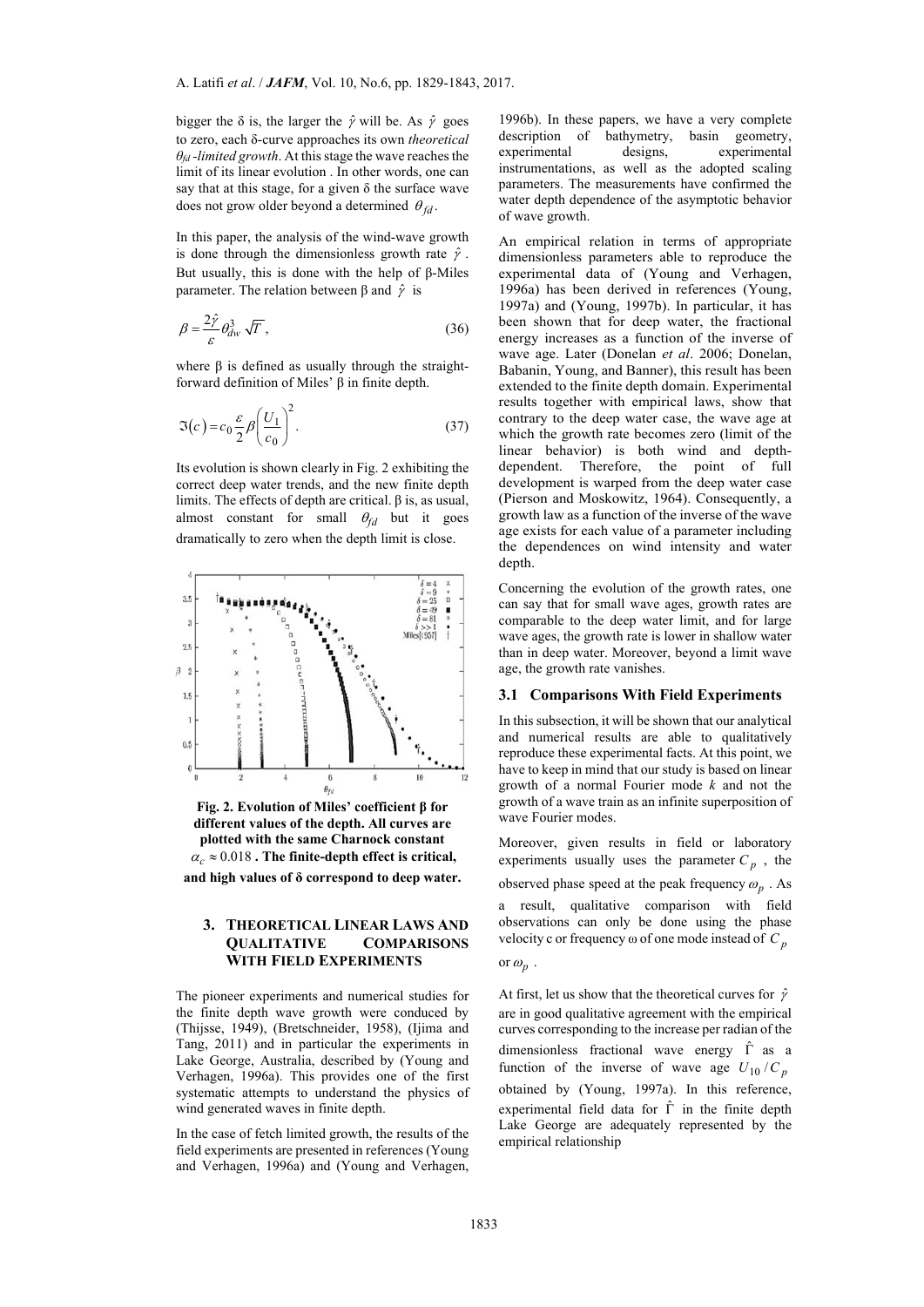A. Latifi *et al*. / *JAFM*, Vol. 10, No.6, pp. 1829-1843, 2017.

$$
\hat{\Gamma} = \frac{C_g}{\omega_p} \frac{1}{E} \frac{\partial E}{\partial x} =
$$
\n
$$
A \left( \frac{U_{10}}{C_p} - 0.83 \right) \tanh^{0.45} \left( \frac{U_{10}}{C_p} - \frac{1.25}{\delta_Y^{0.45}} \right),
$$
\n(38)

with A constant,  $\delta_Y = gh / U_{10}^2$  the nondimensional water depth,  $U_{10}$  the wind velocity at 10  $m$ , and  $C_g$  and  $C_p$  the group and phase speeds of the components at the spectral peak frequency  $\omega_p$ .

To be able to make a qualitative comparison between  $\hat{\Gamma}$  curves (in function of the inverse wave-age  $U_{10}/C_p$ ) and theoretical  $\hat{\gamma}$  curves (in function of  $1/\theta_{fd}$ ), it is necessary to write the empirical  $\hat{\Gamma}$  in terms of theoretical quantities. So, we will have to transform the measured quantities  $C_g$ ,  $C_p$ ,  $\omega_p$  into theoretical *g*,*c*,*ω* quantities and put

$$
\frac{U_{10}C_{10}^{1/2}}{k} = u_* / \kappa = U_1
$$
\n(39)

with  $C_{10}$  the drag coefficient at 10 *m* (Wu(1982)). Then, using  $\Gamma = 2\gamma$ ,  $2c_g = c \left(1 + 2kh / \sinh(2kh)\right)$ ,(39),(31) and (32) we obtain

$$
\hat{\Gamma} = \frac{\theta_{dw}}{\sqrt{T}} \hat{\gamma} \left\{ 1 + \frac{2\delta}{\theta_{dw}^2} \sinh^{-1} \left( \frac{2\delta}{\theta_{dw}^2} \right) \right\}.
$$
 (40)

This expression provides the theoretical equivalent of the empirical  $\hat{\Gamma}$  in function of,  $\delta$  and  $\hat{\gamma}$ . The values of  $\hat{\gamma}$  for fixed  $\delta$ 's as a function of  $1/\theta_{dw}$  are numerically obtained from Eqs. (31) (??) and (35) and (39) transforms  $\delta_Y$  and  $C_p / U_{10}$  into  $\delta$  and  $\theta_{fd}$ according to

$$
\delta_{\gamma} = \delta C_{10} \kappa^{-2} \cdot \frac{C_p}{U_{10}} = \theta_{fd} (C_{10})^2 \kappa^{-1}.
$$
 (41)

In reference (Young, 1997a) the curves of Γ versus  $U_{10}/C_p$  have been presented for the  $\delta_Y$  intervals  $\delta Y \in [0.1 - 0.2]$ , [0.2 − 0.3], [0.3 −  $0.4$ ],[ $0.4 - 0.5$ ], rather than for a single value of  $\delta_Y$ . The intervals were determined from the variations in  $U_{10}$  and the depth *h* nearly constant around 2 *m*. Using (41), we substitute the  $\delta_Y$  intervals by δ-intervals and we evaluate the mean value  $\overline{\delta}$ . For instance, in Fig. 3 (a),  $\delta_Y \in [0,1]$ 0.2] is transformed into  $\delta = [13.17 - 26.35]$  with  $\overline{\delta}$  = 19,76. Figs. 3(a), 3(b), 3(c) and 3(d) display a fair concordance between the model and the experimental data and plots of empirical laws for Lake George. The agreement improves as  $1/\theta_{fd}$ increases.



**Fig. 3. Growth rate** ˆ **as a function of inverse wave age**  $1/\theta_{fd}$  for different values of  $\delta$ **.** White **squares correspond to Lake George experiment data, Black squares correspond to the empirical relationship found by (Young, 1997a). Present results are rep-resented by the symbols +, × and**  ∗**. a: the dataset covers a range of wind speed corresponding to**  $\delta_Y = 0.1 - 0.2$ , or using (41) **δ=13.17−26.35, and an average value<δ>=(13.17** 

 $+ 26.35/2$ . b: same as "a" with  $\delta_Y = 0.2 - 0.3$ .

**c:same as "a" with**  $\delta_Y = 0.3 - 0.4$ **.** d : same as "a" **with**  $\delta_Y = 0.4 - 0.5$ .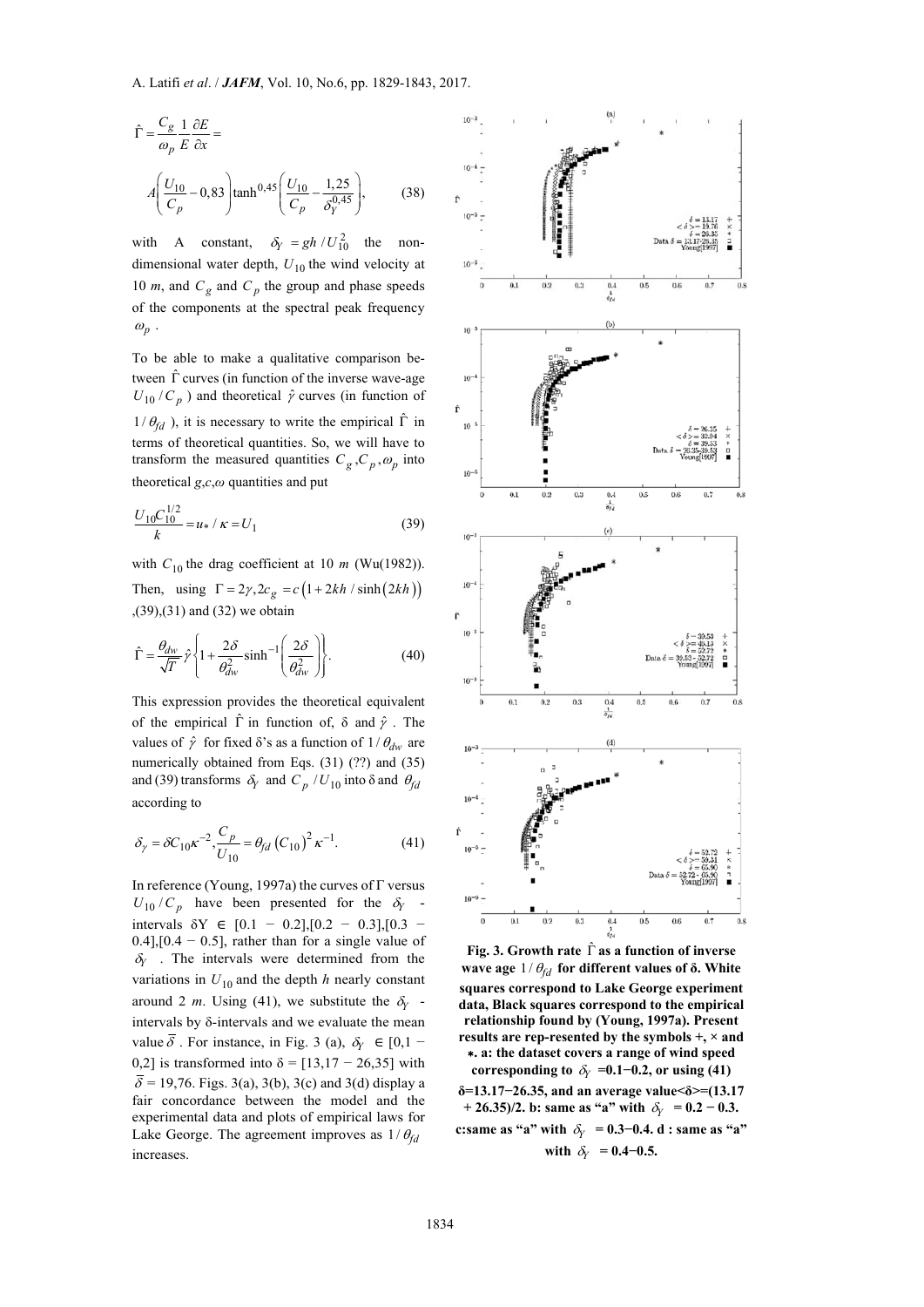In Fig. 4 are plotted, against δ, the critical values of the parameter  $θ_{fd}^c$  for which the growth rate γ goes to zero, obeying  $\theta_{fd}^c = \delta^{0,5}$ . This relation, found numerically, is coherent with the parameter formulation (31). It is indeed a limiting value for θf d uniquely determined by the water depth. In (Young, 1997a) the author has shown from an empirical relationship (formula (6) in reference above) that  $\Gamma$ <sup> $\hat{ }$ </sup> the growth rate goes to zero as a function of the inverse wave age  $U_{10}/C_p$  for

$$
\frac{C_p}{U_{10}} = 0.8 \left(\frac{gh}{U_{10}^2}\right)^{0.45}.
$$
\n(42)

Choosing a *C*<sup>10</sup> drag coefficient parametrization such as (Wu(1982))

$$
C_{10} = (0.065U_{10} + 0.8)10^{-3},\tag{43}
$$

and taking an average  $U_{10} = 7m/s$  in (Young(1997a)), one finds the relation between *U*<sup>1</sup> and  $U_{10}$ 

$$
U_{10} \approx 28.3 \, u_* \approx 11.6 U_1,\tag{44}
$$

So, this limiting law reads

$$
\frac{C_P}{U_1} = 1,01\delta^{0,45}.\tag{45}
$$

The parameter  $\theta_{fd}^c$  allows the calculation of the corresponding critical Awave length  $\lambda^c$ . Using (31) yields to



**Fig. 4. Parameter curves corresponding to zero growth rate. The theoretical limit is given**   $\theta_{fd}^c = \delta^{0,5}$ . The AUSWEX data are experimental

**results (Donelan** *et al***.(2006)Donelan, Babanin, Young, and Banner) (the sea state is fairly close to the finite depth full development).** 

From the physical point of view, the relation (46) means the wave has entered the shallow water region. In such a limit

 $0 < \delta \theta_{dw}^{-2} < \frac{\pi}{4}$  ((Fenton, 1979), (Francius and Kharif, 2006)). This gives  $\lambda^c = 8h$ . For  $\lambda > \lambda^c$  the

phase velocity is in the long wave limit i.e.,  $c = \sqrt{gh}$ . Consequently, if  $\lambda > \lambda_c$  the wave feels the bottom, the amplitude does not grow anymore, the resonance wind/phase speed ceases, and the wave reaches its utmost state as a progressive plane wave.







Fig. 6. Same as in Fig. 5 with  $v = 1/3$ . the wave **velocity criterion is represented by triangles, Miche by circles and McCowan above, with squares. The higher amplitude yields shorter breaking times for McCowan and Miche, and a wider range of allowed values for the parameters. There is a higher scatter in the Miche criterion.** 

Finally in Fig. 4 are also represented data from (Donelan *et al*. 2006) Donelan, Babanin, Young, and Banner), from the Australian Shallow Water Experiment. A fit is also plotted to show the trend. The raw data consists in the water depth *h* in me-ters, the friction velocity  $u_*$ , the 10 meters wind velocity  $U_{10}$  and the ratio of the former with the measured phase speed  $c_p$ ,  $U_{10}/c_p$ . For example,

 $t_d(s)$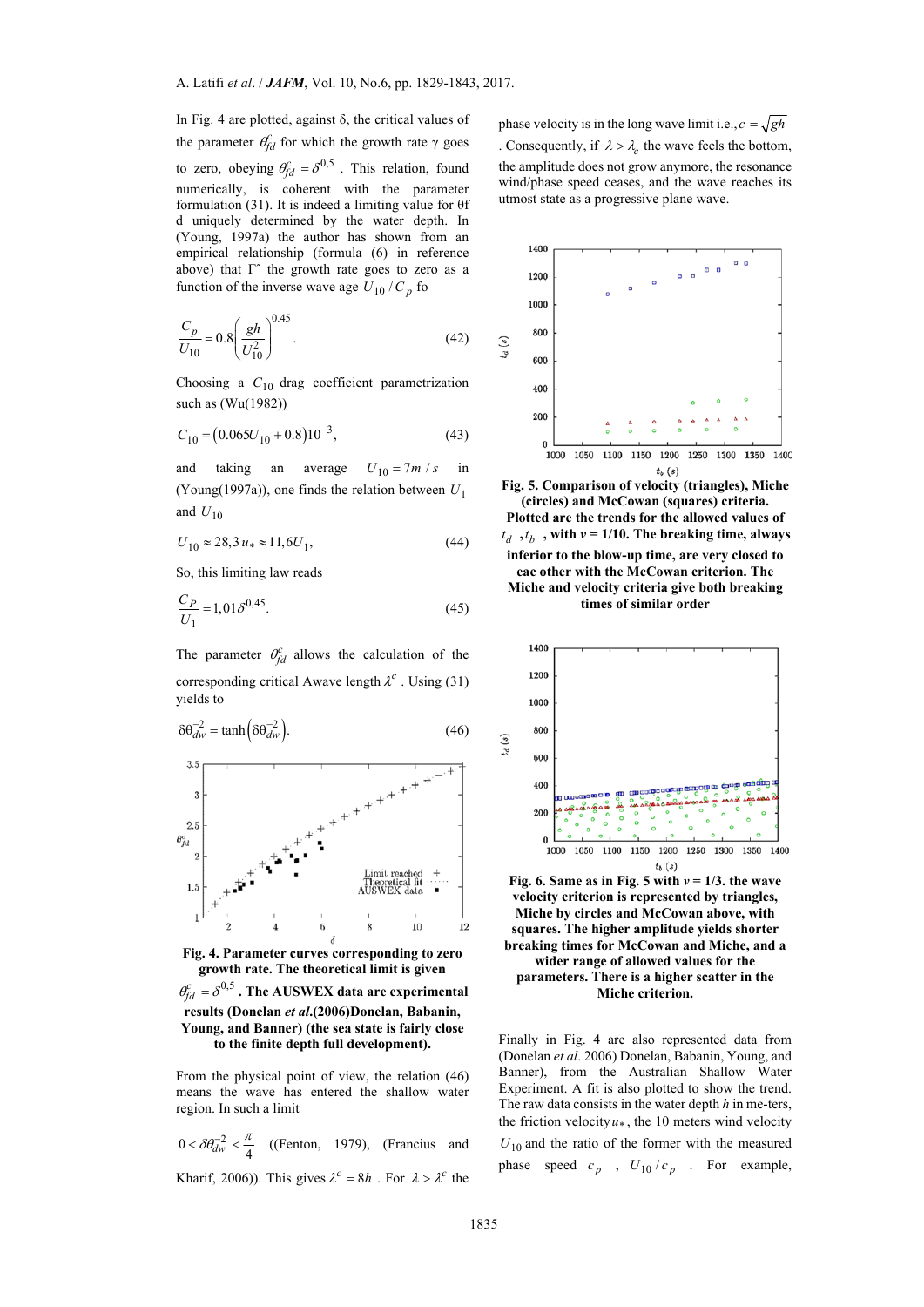$u_* = 0.44 m s^{-1}$  and  $h = 0.32 m$  gives  $\delta = 2.7$  and  $\theta f$  $d = 1.55$ , and corresponds to a small relative error. All the points give  $(\delta, \theta_{fd})$  coordinates are closed to the theoretical limit.

# **3.2 The White-Capping Dissipation Influences**

The aim of this subsection is to answer the question: why do the  $\hat{\Gamma}$  curves seem to be consistent with the empirical fits of (Young, 1997a) in spite of the fact that bottom friction dissipation  $S_{bf}$  and whitecapping dissipation  $S_{ds}$  are disregarded It is commonly admitted that the bottom friction Sb f plays a relatively minor role in depth limited growth studies, even though being an important dissipative factor for swell propagating in shallow water (Young and Babanin, 2006b). Since in finite depth, wind waves show significant wave breaking events, the white-capping dissipation  $S_{ds}$  is considered to be the dominant dissipative term compared to the deep water case (Young and Verhagen, 1996a); Young and Babanin, 2006b). Now, let us review what can be observed in plots  $3(a)$ ,  $3(b)$ ,  $3(c)$  and  $3(d)$ .

- For young sea regimes  $(1/\theta_{fd} \text{ large})$ , it can be seen in Figs. 3(a), 3(b), 3(c) and 3(d) that the  $\leq \delta$  $\ge$ -curves match the experimental  $\hat{\Gamma}_Y$  (in black squares) which means that in these regimes  $\hat{\Gamma} = \hat{\Gamma}_Y$ . Small values of  $\theta_{fd}$  correspond to wave propagating in deep water, for any  $\leq \delta$  >. This is in agreement with Fig. 7.1.c in (Young, 1997b) where  $S_{ds}$  tends to zero for large frequencies.
- For mature or old sea regimes ( $1/\theta_{fd}$  small) both curves  $\hat{\Gamma}$  and  $\hat{\Gamma}_Y$  vanish. In developed finite depth seas, the evolution of the wave energy (amplitude) becomes depth limited independently from the value of  $S_{ds}$ . Therefore, the finite depth-limitation phenomenon prevails.
- For intermediate regimes the  $\hat{\Gamma}$  and  $\hat{\Gamma}_Y$  curves have similar shapes. Nevertheless,  $\hat{\Gamma} > \hat{\Gamma}_Y$  for all the values of  $\leq \delta$  >. This is in agreement with Fig. 7.1.c in (Young, 1997b) where  $S_{ds} \le 0$  for intermediate frequencies. Hence, the wave growth rate  $\hat{\gamma}$  is overestimated in our model. One can see in Figs. 3(a), 3(b), 3(c) and 3(d) that the gap between  $\hat{\Gamma}$  and  $\hat{\Gamma}_Y$  increases as <  $\delta$  > decreases, because the white-capping Sds is larger and wider for small *kh* in accordance with Fig. 7.1.c in (Young(1997b)).

# **4. THE NONLINEAR SURFACE WAVES REGIME**

4.1 Nonlinear Jeffrey' approach In Jeffreys' theory (Jeffreys, 1925); Jeffreys, 1926) once again, one supposes both the water as and the air to be inviscid,

incompressible and obeying to linearized equations of motion. This theory allows to calculate the linear wave growth of wind-generated normal Fourier modes of wave-number *k*. The underlying physical mechanism is anti-dissipation. In this mechanism, energy passes continuously from the air to the surface wave. Consequently the wave amplitude η(*x,t,k*) grows exponentially in time; η(*x,t,k*) ∼ exp (  $\gamma_I$  t) more or less quickly according to the coefficient γJ , which depends on the wind speed and the water depth h. The nonlinear and dispersive processes begin to play a role, once the linear dispersionless approximation breaks down. Now, the question we rise is: how to describe the time evolution of a normal mode k, under the competing actions of (weak) nonlinearity, dispersion and antidissipation? Nonlinearity is likely to balance dispersive effects, or to stop exponential time evolution of wave amplitude due to dissipation or anti-dissipation. Balance between nonlinearity and dispersion can evolve in time and end up to solitary waves as in the Kortewegde Vries equation (Whitham, 1974); Korteweg and de Vries, 1895). Equilibrium between dissipation or anti-dissipation and nonlinearity creates shock structures as in the Burgers equation (Whitham, 1974). And finally the standard equation describing competition between weak non-linearity, dispersion and dissipation is the Korteweg-de Vries-Burgers equation (KdV-B) which appears in many physical contexts (see (Benney, 1996), (Johnson, 1972), (Grad and Hu, 1967); Hu, 1972), (Wadati, 1975), (Karahara, 1970). In this section, in order to study simultaneous competing effects of weakly nonlinearity, dispersion and anti-dissipation we derive a KdV-B type equation with dissipation turned into antidissipation.

## **4.2 Derivation of the Anti-Diffusive Korteweg-De Vries-Burger Equation**

In this section, we consider a quasi-linear air/water system with the air dynamics linearized and the water dynamics seen as nonlinear and irrotational. As previously, the system is  $(2 + 1)$  dimensional  $(x, z, t)$  with *x* and *z* the vertical and the horizontal space coordinates. The aerodynamic air pressure  $P_a(x, z, t)$  evaluated at the free surface  $z = \eta(x, t)$  has a component in phase and a component in quadrature with the water elevation. To have an energy transfer from the wind to the water waves, there must be a phase shift between the fluctuating pressure and the interface. Therefore, the energy flux is due to the component in quadrature with the water surface, or in other words in phase with the slope. To simplify the problem, following references (Jeffreys, 1926), (Miles, 1957) (Kharif *et al*. 2010) Kharif, Kraenkel, Manna, and Thomas), we consider only the pressure component in phase with the slope on the interface i.e.,

$$
P_a = s \rho_a \Delta^2 \frac{\partial \eta}{\partial x} \text{ with } \Delta = \kappa U_1 C_{10}^{-1/2} - c \tag{47}
$$

where  $s \leq 1$  is the sheltering coefficient. This is nothing more that Jeffrey's sheltering mechanisms. Now, let us introduce dimensionless primed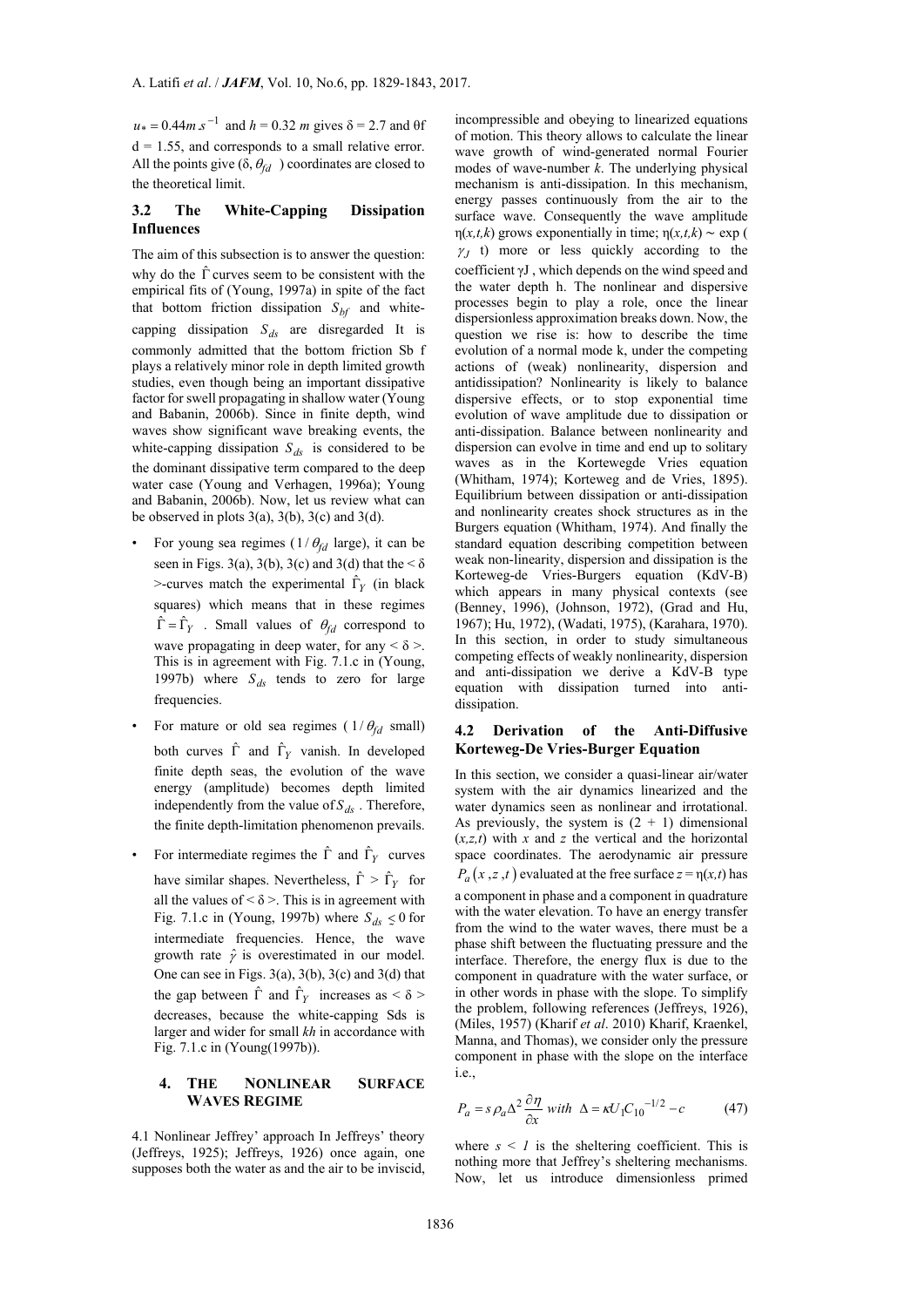variables:  $x = lx', z = hz', t = lt' / c_0, \eta = a\eta',$  $\phi = gla\phi' / c_0$ ,  $U_1 = c_0 U_1'$  with  $\phi$  the velocity potential and *a* and *l* typical wave amplitude and wavelength and  $c_0 = \sqrt{gh}$ . Let us define two dimensionless parameters too  $v = a/h < 1$  and  $\delta = h/l < 1$ . So then, the complete irrotational Euler equations and boundary conditions are (dropping the primes)

$$
\delta^2 \frac{\partial^2 \phi}{\partial x^2} + \frac{\partial^2 \phi}{\partial z^2} = 0, \quad \text{for } -1 < z < v \eta,\tag{48}
$$

$$
\frac{\partial^2 \phi}{\partial z} = 0, \quad \text{for } z = -1,\tag{49}
$$

$$
\frac{\partial \eta}{\partial t} + v \frac{\partial \phi}{\partial x} \frac{\partial \eta}{\partial x} - \frac{1}{\delta^2} \frac{\partial \phi}{\partial \zeta} = 0, \text{ for } z = v \eta,
$$
 (50)

$$
\frac{\partial \phi}{\partial t} + \frac{v}{2} \left( \frac{\partial \phi}{\partial x} \right)^2 + \frac{v}{2\delta^2} \left( \frac{\partial \phi}{\partial z} \right)^2 + \eta
$$
  
+  $\eta \delta \varepsilon s \Delta^2 \frac{\partial \eta}{\partial x} = 0$ , for  $z = v\eta$ , (51)

where, as defined previously,  $\varepsilon = \rho_a / \rho_w \sim 10^{-3}$ . We solve the Laplace equation and its boundary conditions with an expansion in powers of  $(z + 1)$ ,

$$
\phi = \sum_{m=0}^{m=\infty} (z+1)^m \delta^m q_m(x,t). \tag{52}
$$

Substituting in Eq. (48) and using Eq.(49) we obtain

$$
\phi = \sum_{m=0}^{m=\infty} (-1)^m \frac{(z+1)^{2m}}{(2m)!} \delta^{2m} \frac{\partial q_{0,2m}}{\partial x}.
$$
 (53)

Using the kinematic and dynamics boundary conditions (50), (52) and disregarding terms in  $O(v)$  $\delta^2$ ) and O( $\delta^4$ ), we find with  $r = \partial_x q_0$ , the following system

$$
\frac{\partial \eta}{\partial t} + \frac{\partial \left\{ (1 + v \eta) r \right\}}{\partial x} - \frac{1}{6} \delta^2 \frac{\partial^3 r}{\partial x^3} = 0, \tag{54}
$$

$$
\frac{\partial \eta}{\partial x} + \frac{\partial r}{\partial t} + vr \frac{\partial r}{\partial x} - \frac{1}{2} \delta^2 \frac{\partial^3 r}{\partial x^2 \partial t} + \delta \varepsilon s \Delta^2 \frac{\partial^2 \eta}{\partial x^2} = 0.
$$
\n(55)

The linear wave solution of (54) and (55) moving to the right is  $r(x - t) = \eta(x - t)$ , with  $\eta$  (or *r*) an arbitrary function of *x −t*. Now we look for a solution with nonlinear corrections to the orders  $O(v)$ ,  $O(s\delta)$ , and  $O(\delta^2)$ . Following the procedure in reference (Whitham, 1974) yields

$$
r = \eta - \frac{1}{4}\eta^2 v + \frac{s}{2}\Delta^2 \frac{\partial \eta}{\partial x} \varepsilon \delta
$$
  
+ 
$$
\frac{1}{3}\delta^2 \frac{\partial^2 \eta}{\partial x^2} + O(v\delta^2, \varepsilon^2 \delta^2, \delta^4),
$$
 (56)

Substituting (56) in (54) and (55) we obtain the antidissipative KdV-B equation

$$
\frac{\partial \eta}{\partial t} + \frac{\partial \eta}{\partial x} + \frac{3}{2} \nu \eta \frac{\partial \eta}{\partial x} + \frac{1}{6} \delta^2 \frac{\partial^3 \eta}{\partial x^3} + \frac{3}{2} \delta s \Delta^2 \frac{\partial^2 \eta}{\partial x^2} = 0.
$$
\n(57)

For traveling wave solutions, the action of dissipation or anti-dissipation in KdV-B is not of great matter except for the sign of the slope (Jeffrey and Xu, 1989). But the important fact is that soliton solutions under anti-dissipation exhibits a blow-up and breaking in finite time.

4.3 Blow-up and breaking of solitary waves in finite time In the usual KdV-B equation the effect of (weak) dissipation, for instance through bottom friction, is to decrease slowly the amplitude and to increase slowly the width of the solitary wave solution, eventually flattening it in an infinite time. In our case, anti-diffusion increases the soliton amplitude and decreases the width of the solitary wave solution. In opposite of the diffusive KdV-B equation which dissipates energy in time here the wave energy grows in time. Multiplying (57) by η(*x,t*), assuming the limit η(±∞,*t*) = 0 and integrating over the x-axis, we obtain

$$
\frac{\partial}{\partial t} \int_{-\infty}^{\infty} \eta^2 dx = \frac{\varepsilon}{4} \delta s \Delta^2 \int_{-\infty}^{\infty} \left( \frac{\partial \eta}{\partial x} \right)^2 dx \,. \tag{58}
$$

Since the right hand side is positive definite, the wave energy  $E = \int_{-\infty}^{\infty} \eta^2 dx$  monotonically increases in time. In KdV we must have balance between nonlinearity and dispersion i.e.  $O(v) \sim O(\delta^2)$ . And if we assume the dissipative effects to be weaker than the dispersive and nonlinear effects, the we have  $(s/2)\delta \epsilon \Delta^2 \sim O(\delta^3)$ .

The validity of above hypothesis is checked by evaluating typical values of ∆ for reasonable wind speed (not higher than 20 *m/s*). In these conditions and after a Galilean transform in order to eliminate the term  $\partial_x \eta$ , an approximate solution of Eq. (57) is given by (see reference (Ott and Sudan, 1970) for the dissipative case)

$$
\eta = a(t)\cosh^{-2}\left[\frac{\alpha}{\sqrt{\alpha(t)}}[x - t - \frac{\nu}{2}\int^t (t')dt']\right] \quad (59)
$$

with  $\alpha^2 = 3v/4\delta^2$  and a(t) the time-dependent amplitude given by

$$
a(t) = \left[1 - \frac{t}{t_b}\right]^{-1},\tag{60}
$$

where  $t<sub>b</sub>$  is the blow-up time which can be written in terms of the system parameters as

$$
t_b = \frac{5\delta}{2s\,\varepsilon\Delta^2 v}.\tag{61}
$$

$$
\theta(x,t) = \alpha \left(1 - \frac{t}{t_b}\right)^{-\frac{1}{2}} \left[x - t + \frac{vt_b}{2}\ln(1 - \frac{t}{t_b})\right].
$$
 (62)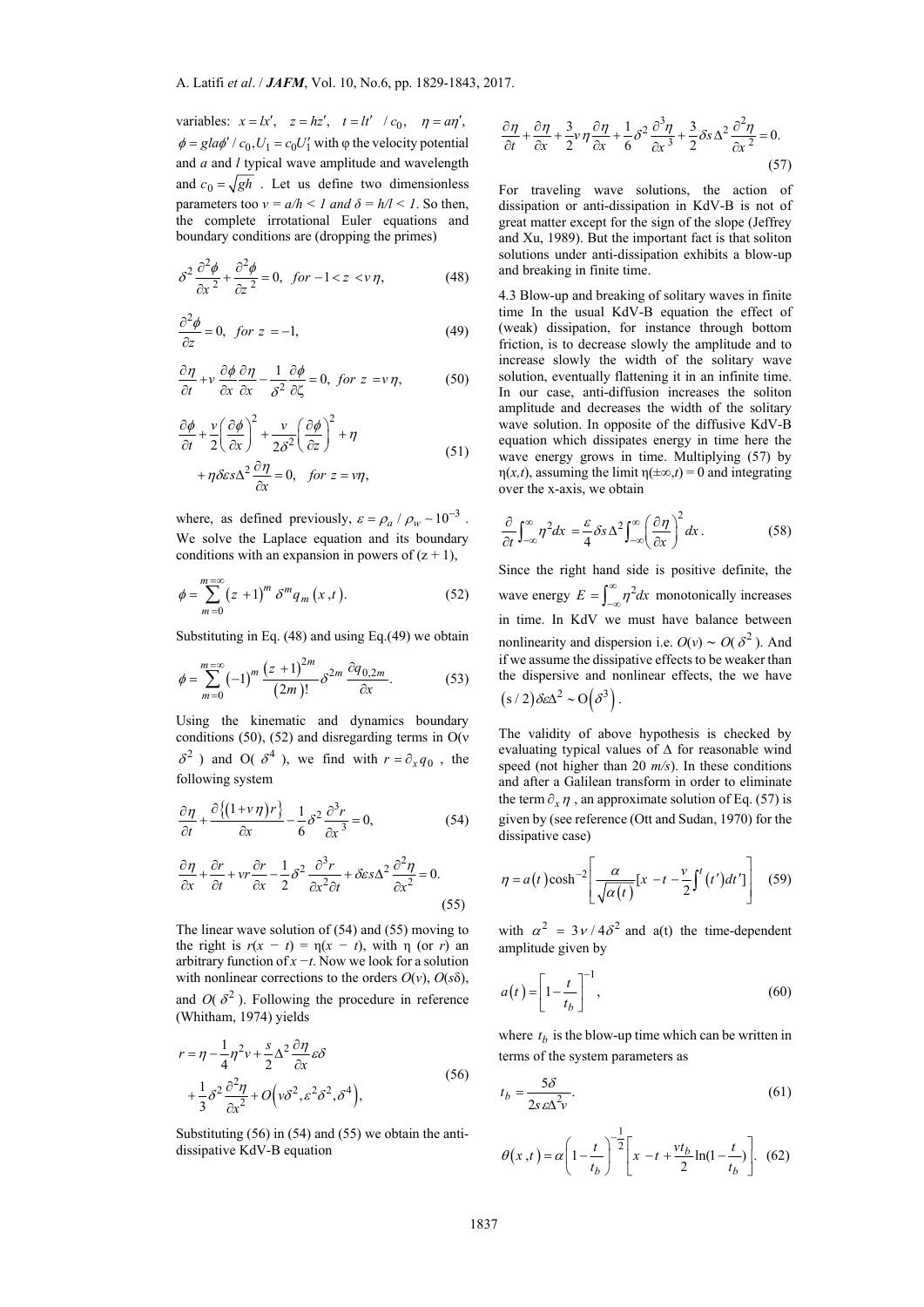As t approaches  $t_h$ ,  $\eta \rightarrow 0$   $\forall x$  except for  $x \rightarrow +\infty$  as  $\lim_{t \to tb} \left[ t - \left( vt_b / 2 \right) \ln \left( 1 - t / t_b \right) \right]$ . So at  $x(t_b) \to$ 

+∞ the model presents an x−asymptotic blow-up in finite time. This is a nonlinear, dispersive and antidissipative instability analogous to the linear, antidissipative instability in the Jeffreys' approach: the solitary wind-wave replaces the plane-wave and the blow-up  $x(t_h) \rightarrow +\infty$  in finite time  $t = t_h$  replaces the local wave-amplitude divergence in infinite time.

Obviously, for  $t = t<sub>b</sub>$  the model breaks down. But before  $t = t_b$ , the model gives an accurate kinematic and dynamic description of the route to breaking of solitary wind-waves.

For large t, higher-order nonlinear, dispersive and dissipative effects will appear. However, our model  $(57)$  is of order 3 in  $\delta$ , hence the longest allowed time  $\tau$  has to be  $\tau = \delta^3 t$ , which is of order unity for large t, such as  $t_b \propto \delta^{-3}$ . In order to be sure of the model validity, we have checked that the derivatives of η in (57) stayed of order unity when  $t < t_b$ .

### **4.4 Wave Breaking Criteria**

Clearly, the soliton blow-up is impossible to probe experimentally. To resolve this problem, an interesting approach is to evaluate the breaking time  $t_d$  of the solitary wave under this specific wind forcing (before the blow up). The breaking time, and more generally breaking conditions, have been subject to many discussions. Determine effective criteria of breaking has been an important center of interest in the literature. Here, we study three of the most widely known effective breaking criteria. Our goal is to compare  $t_d$  with  $t_d$  as given by (61).

The first one is the McCowan criterion (Mc-Cowan, 1894). It is reached for a limiting ratio of the maximum wave height  $a_{max}$  and the water depth h given by  $a_{max} / h \approx 0.78$ .

The second is the Miche criterion (Miche, 1944). It regards the limiting wave slope *a*/λ. Breaking occurs for

$$
\left(\frac{a}{\lambda}\right)_{\text{max}} = \frac{1}{7} \tanh\left(\frac{2\pi h}{\lambda}\right). \tag{63}
$$

For the soliton solution, the time-dependent value  $\lambda$ is interpreted as an effective wavelength. In laboratory variables, it depends only on the water depth *h* and wave height  $a$ ;  $\lambda = 2\pi \sqrt{4h^3/3a}$  . Of course, *a* still time-dependent.

The third is the wave horizontal velocity criterion (velocity criterion for short, (Shemer, 2013). When the horizontal speed *r* exceeds the speed of the phase plane at the crest i.e.  $r > c$  matter starts to be ejected from the wave, and breaking can appear. *r* is obtained from (56). This third criterion depends directly on kinematics of the problem, and is exempt of the empirical aspect of the two other laws. Hence, we obtain the corresponding breaking time by perturbation for the velocity criterion  $t_d = 1.25 t_b v + O(v^{3/2})$  . Each of these three criteria gives a different breaking time  $t_d$ , which is plotted in order to be compared to  $t_b$ . We took at ranges of  $U_{10}$  ∈ [4;22] *m/s* for the wind, and  $h$  ∈ [0.1;4] *m*. The results are shown in Fig. 5 and Fig. 6.

For  $v = 1/10$ , the highest values of td belongs to McCowan criterion , the Miche criterion has a too big spread depending on the input parameters to be accurate and as one can see, the shortest time breaking values belongs to the velocity criterion. In Fig. 6, the parameter value is taken to be  $v = 1/3$ . We have have check that ν and δ are of same order. But of course, we cannot change the value of ε (the air to water density ratio). Therefore, in order to keep the balance between terms in (57), we have to consider higher ∆ which corresponds to strong winds values up to  $U_{10} \approx 20$  (m/s). In this context, there is no drop of the drag coefficient (Makin, 2004), and consequently no foam formation. Therefore, the derived KdV-B equation is still valid. In this case, the McCowan criterion gives lower values for the breaking time  $t_d$  and an even larger spread for the Miche criterion. One can see that the velocity criterion gives analogous values of td than in the *ν* = 1/10 case. The kinematic criterion is more stable than the others with respect to parameter variations, so we

## **4.5 Kinematics Description of Wind-Solitary Wave Breaking**.

can consider this criterion to be the most relevant for

The phase  $\theta$  defines a local wave number k =  $\partial \theta / \partial x$ and a local frequency  $\omega = -\partial\theta/\partial t$ , therefore the local phase velocity  $c = \omega/k$  is

$$
c(x,t) = 1 + \frac{v}{2}a(t) - \frac{\theta(x,t)\sqrt{a(t)}}{2\alpha t}.
$$
 (64)

We have also a local phase acceleration

our study.

$$
\gamma(x,t) = \frac{a(t)}{t_b} \left[ \frac{1}{2} + \frac{3}{4} v a(t) - \frac{\sqrt{a(t)} \theta(x,t)}{2 \alpha t_b} \right].
$$
\n
$$
(65)
$$

The constant phase planes  $\theta(x,t) = \theta_0$  moves with velocitie  $c(\theta_0, t)$  and acceleration  $\gamma(\theta_0, t)$ . It worth remarking that, two planes  $\theta_1$  and  $\theta_2$  around a given  $\theta_0$  (for example the soliton maximum), such that  $\theta_1$  <  $\theta_0$  <  $\theta_2$  have speeds and accelerations in the opposite ordering;  $c(\theta_1, t) > c(\theta_2, t)$  and  $\gamma(\theta_1, t) > \gamma(\theta_2, t)$ . This phenomenon destroys the soliton symmetry and brings to breaking for  $t \rightarrow t_d$ .

#### **4.6 Prospect of an Experimental Test**

In this subsection we will show that the theoretical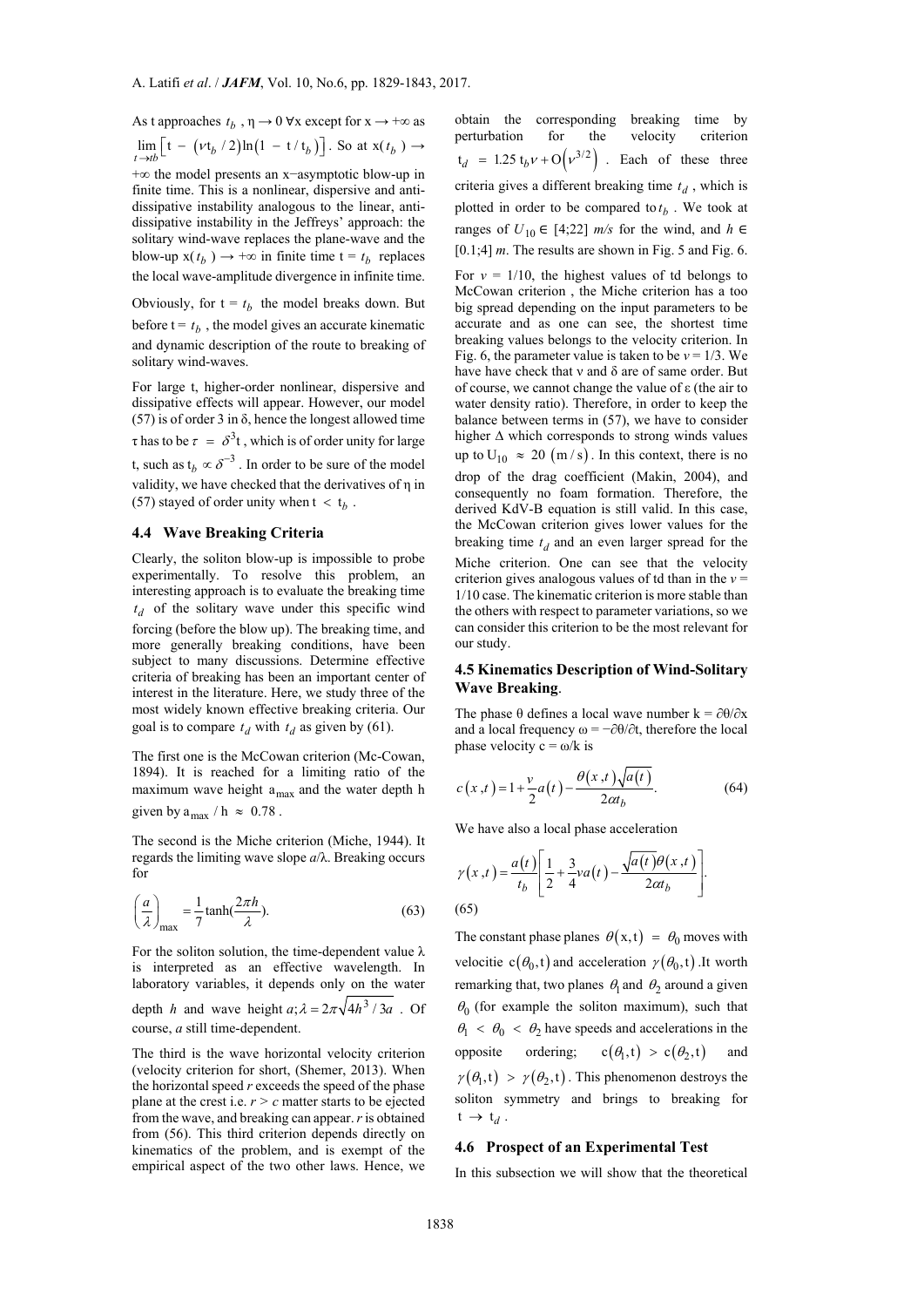amplitude growth and the of breaking time are both testable in the existing experimental facility.



**Fig. 7. In a 40-meters long wind tunnel, this plotted shows at what point and which time a certain growth rate is attained. Circles exhibit a time t < 10 s, and on the upper part in crosses correspond to**  $t \geq 10$  **s. The values are computed for different constant depths between 0.7 and 1.0 meters, a reference wind speed**  $U_{10}$  **< 15 m/s,** 

and a wave steepness  $ka > 0.23$ . In these **conditions, the growth rate can be more than 6%.** 



**Fig. 8. Same as in Fig.7 with the ranges of wind**  and depth  $0.3$   $m \leq h \leq 0.7$  m, the reference wind **speed 15** *m/s* **<**  $U_{10}$  **< 20** *m/s***, and the wave steepness ka > 0.23. circles correspond to t < 10 s, and crosses to**  $t \geq 10$  **s. These conditions allow** 

**a much greater energy transfer and a significantly faster growth. The amplitude increases by up to 15% within the tunnel length.**

The Jeffreys mechanism acts only on waves steep enough to shelter the front side from the wind. Typically, a steepness parameter  $ka > 0.3$  is necessary (Montalvo *et al*. 2013a) Montalvo, Dorignac, Manna, Kharif, and Branger; Montalvo *et al*. 2013b)Montalvo, Kraenkel, Manna, and Kharif). But, we can see that at  $t = 0$ , (59) is too smooth to allow sheltering. Therefore, to have a steep enough soliton, setting  $v = 1/3$  is necessary. In these conditions, we define  $t_n$ , the time taken by the maximum amplitude of the soliton solution to grow of n %. We have  $t_n = nt_b / (n + 1)$ . If we assume that the soliton is created in a 40-meters long wind tunnel which can be filled up to 1 *m* of water depth, it allows then to evaluate in these conditions what would be the rise of the soliton. The results are shown in Figs. 7 and 8. Those results show that a fair augmentation of the soliton amplitude can be measured before the end of the tunnel. This shows this model, it is indeed possible to confront the measured amplitude increase time to the theoretical one.

## **4.7 The Anti-Diffusive Nonlinear Schrödinger Equation in Finite Depth**

Now, we are going to consider the wind effects via the Miles's mechanism and instead of studying the wind action on a single Fourier wave-number k, we study its action on a wave packet. We take the β-Miles parameter as given by expression 36.

In Miles's theory of wave generation (Miles, 1957), the complex air pressure Pa can be separated into two components, one in phase and the other in quadrature with the free surface η. A phase shift between these two quantities is necessary to transfer energy from the air flow to the wave field. The transfer is only due to the part of  $P_a$  in quadrature with η. Hence, we will deal only with the acting pressure component, that is

$$
P_a(x,t) = \rho_a \beta U_1^2 \frac{\partial \eta(x,t)}{\partial x}.
$$
 (66)

Let us consider the air/water system from a quasilinear point of view. Namely, the water dynamics is considered nonlinear and irrotational and, as in Miles' theory, the air flow is kept linear. With this assumptions, the complete irrotational Euler equations and boundary conditions in terms of the velocity potential φ(*x,z,t*) are

$$
\frac{\partial^2 \phi}{\partial x^2} + \frac{\partial^2 \phi}{\partial z^2} = 0, \quad \text{for } -h \le z \le \eta,
$$
 (67)

$$
\frac{\partial \phi}{\partial z} = 0, \quad \text{for } z = -h,
$$
\n(68)

$$
\frac{\partial \eta}{\partial t} + \frac{\partial \phi}{\partial x} \frac{\partial \eta}{\partial x} - \frac{\partial \phi}{\partial z} = 0, \text{ for } z = \eta,
$$
 (69)

$$
\frac{\partial \phi}{\partial t} + \frac{1}{2} \left( \frac{\partial \phi}{\partial x} \right)^2 + \frac{1}{2} \left( \frac{\partial \phi}{\partial z} \right)^2 + g\eta = -\frac{1}{\rho_w} P_a,
$$
\nfor  $z = \eta$ ,

\n(70)

Using (66), the modified Bernoulli equation reads

$$
\frac{\partial \eta}{\partial t} + \frac{1}{2} \left[ \frac{\partial \phi}{\partial x} \right]^2 + \frac{1}{2} \left[ \frac{\partial \phi}{\partial z} \right]^2 + g\eta =
$$
  

$$
-s\beta (U_1)^2 \frac{\partial \eta}{\partial x} \quad \text{for } z = \eta
$$
 (71)

From Eqs. (67), (68), (69) and (71) we find a wind-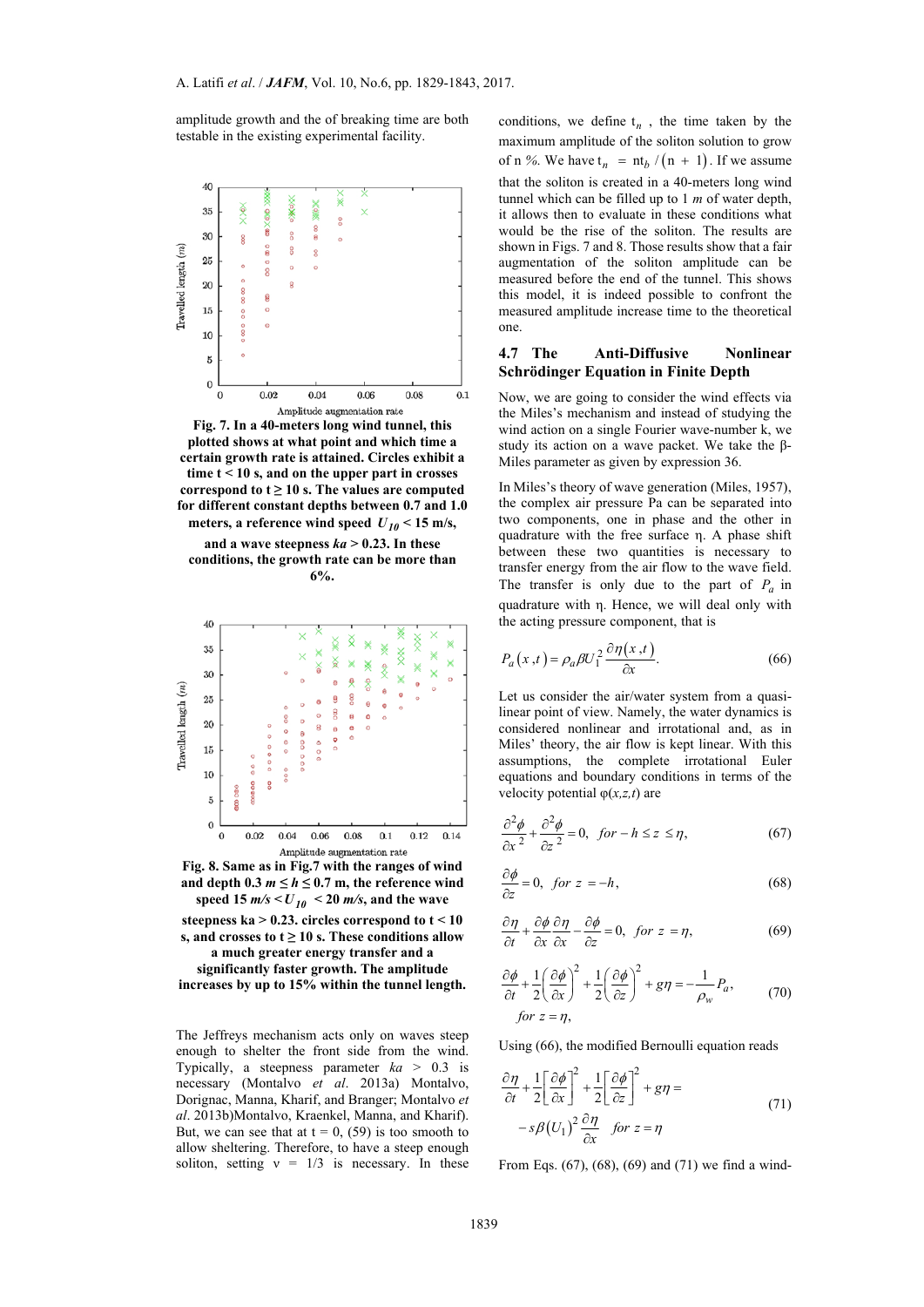forced finite depth NLS equation for η as a function of the standard slow space  $\xi = \varepsilon (x - c_{\varphi} t)$  and slow time  $v = \varepsilon^2 t$  variables ( $\varepsilon \ll 1$ ) and  $c_{\sigma}$  the group velocity. The perturbed NLS equation reads

$$
i\frac{\partial \eta}{\partial v} + a\frac{\partial^2 \eta}{\partial \xi^2} + b\left|\eta\right|^2 \eta = id\,\eta. \tag{72}
$$

The coeffients  $c_g$ , *a*,*b* and *d* are given explicitly at the end of the paper, in (Section B). For more information about the derivation of these coefficients see (Thomas *et al*. 2012) Thomas, Kharif, and Manna).

To derive a dimensionless wind-forced NLS equation we use (32). In the original laboratory variables *x* and *t* (after a Galilean transformation in or-der to eliminate the linear term  $c_g \eta_x$  and dropping the hats), we have

$$
i\frac{\partial \eta}{\partial t} + A \frac{\partial^2 \eta}{\partial x^2} + B |\eta|^2 \eta = iD\eta
$$
 (73)

The coefficients  $c_g$ , *A*,*B*, and *D* are given explicitly at the end of the paper, in (Section B).

Equation (73) is a wind-forced finite depth NLS equation in dimensionless variables.

# **4.8 The Akhmediev, Peregrine and Ma Solutions for Weak Wind Inputs in Finite Depth**

The classical nonlinear Schrödinger equation provides a model for freak waves, see for instance (Touboul and Kharif, 2006); Touboul *et al*. 2008) Touboul, Kharif, Pelinovsky, and Giovanangeli; Kharif *et al*. 2008; Kharif, Giovanangeli, Touboul, Grade, and Pelinovsky). The wind-forced nonlinear Schrödinger equation allows the study of the wind influence on the freak waves dynamics (Touboul and Kharif, 2006; Touboul *et al*. 2008) Touboul, Kharif, Pelinovsky, and Giovanangeli; Kharif *et al*. 2008) Kharif, Giovanangeli, Touboul, Grade, and Pelinovsky; Onorato and Proment, 2012). These authors have carried out their studies in deep water. The present work allows, similar studies in finite depth with the right Miles' growth rates. In this work, we consider the so called focusing NLS equation i.e. positives *A* and *B*. Introducing  $\eta' = \sqrt{B\eta}$  and  $x' = x / \sqrt{A}$ . Then the Eq. (73) transforms, dropping the primes, into

$$
i\frac{\partial \eta}{\partial t} + \frac{\partial^2 \eta}{\partial x^2} + |\eta|^2 \eta = iD\eta
$$
 (74)

Introducing a function  $M(x,t) = \eta(x,t) \exp(-Dt)$ , we obtain from (74)

$$
i\frac{\partial M}{\partial t} + \frac{\partial^2 M}{\partial x^2} + \exp(2Dt)|M|^2 M = 0.
$$
 (75)

In order to reduce Eq. (74) into the standard form

of the NLS (with constant coefficients), we apply the following steps. First, we consider the wind forcing 2*Dt* to be weak, so the exponential can be approximated by  $exp(-2Dt) \sim 1 - 2Dt$  which yields

$$
i\frac{\partial M}{\partial t} + \frac{\partial^2 M}{\partial x^2} + n\left|M\right|^2 M = 0, n = n(t) = 1 - 2Dt.
$$
\n(76)

Then we apply the change of coordinates from (*x,t*) to  $(z, \tau)$  defined by  $z(x,t) = xn(t)$  and  $\tau(x,t) = xn(t)$ . Finally by scaling the wave envelope as (Onorato and Proment, 2012)

$$
M(z,\tau) = \Psi(z,\tau)\sqrt{n(\tau)}\exp\left[\frac{-iDz^2}{n(\tau)}\right],\tag{77}
$$

we reduce (76) to the standard focusing Eq.

$$
i\frac{\partial \Psi}{\partial \tau} + \frac{\partial^2 \Psi}{\partial x^2} + |\Psi|^2 \Psi = 0.
$$
 (78)

Eq. (78) admits the well known breather solutions that are simple analytical prototypes for rogue wave events. There are the Akhmediev (ΨA)(Akhmediev *et al*. 1987) Akhmediev, Eleonskii, and Kulagin), the Peregrine ( $\Psi_p$ ) (Peregrine, 1983) and the Kuznetsov-Ma ( $\Psi_M$ ) (Ma, 1979) breather solutions.

(Dysthe and Trulsen, 1999) investigated whether freak waves in deep water could be modeled by  $\Psi_A$ ,  $\Psi_p$  or by  $\Psi_M$ . (Onorato and Proment, 2012) considered the influence of weak wind forcing and dissipation on  $\Psi_A$ ,  $\Psi_p$ ,  $\Psi_M$  solutions in deep water. The present work allows to exhibit expressions for  $\Psi_A$ ,  $\Psi_p$  and  $\Psi_M$  under the influence of weak wind in finite depth h given by the extended Miles mechanism. These solutions read (Dysthe and Trulsen, 1999):

$$
\eta_A = \frac{\cosh(\Omega \tau - 2i \omega) - \cos(\omega)\cos(qz)}{\cosh(\Omega \tau) - \cos(\omega)\cos(qz)} P(\tau)
$$
 (79)

with  $q = 2\sin(\omega)$ ,  $\Omega = 2\sin(2\omega)$  ω real and q related to the spatial period 2π/*q*

$$
\eta_p = \left\{1 - \frac{4\left(1 + 4i\,\tau\right)}{1 + 4z^2 + 16\tau^2}\right\} P\left(\tau\right) \tag{80}
$$

$$
\eta_M = \frac{\cos(\Omega \tau - 2i \omega) - \cosh(\omega)\cosh(qz)}{\cosh(\Omega \tau) - \cos(\omega)\cos(qz)} P(\tau)
$$

(81)

with  $q' = 2\sinh(\omega)$ ,  $\Omega = 2\sinh(2\omega)$  and  $\Omega$  real and related to the time period  $2\pi/\Omega$  and

$$
P(\tau) = n(\tau) \exp\left[-i\frac{Dz^2}{n(\tau)}\right] \exp[2i\tau]
$$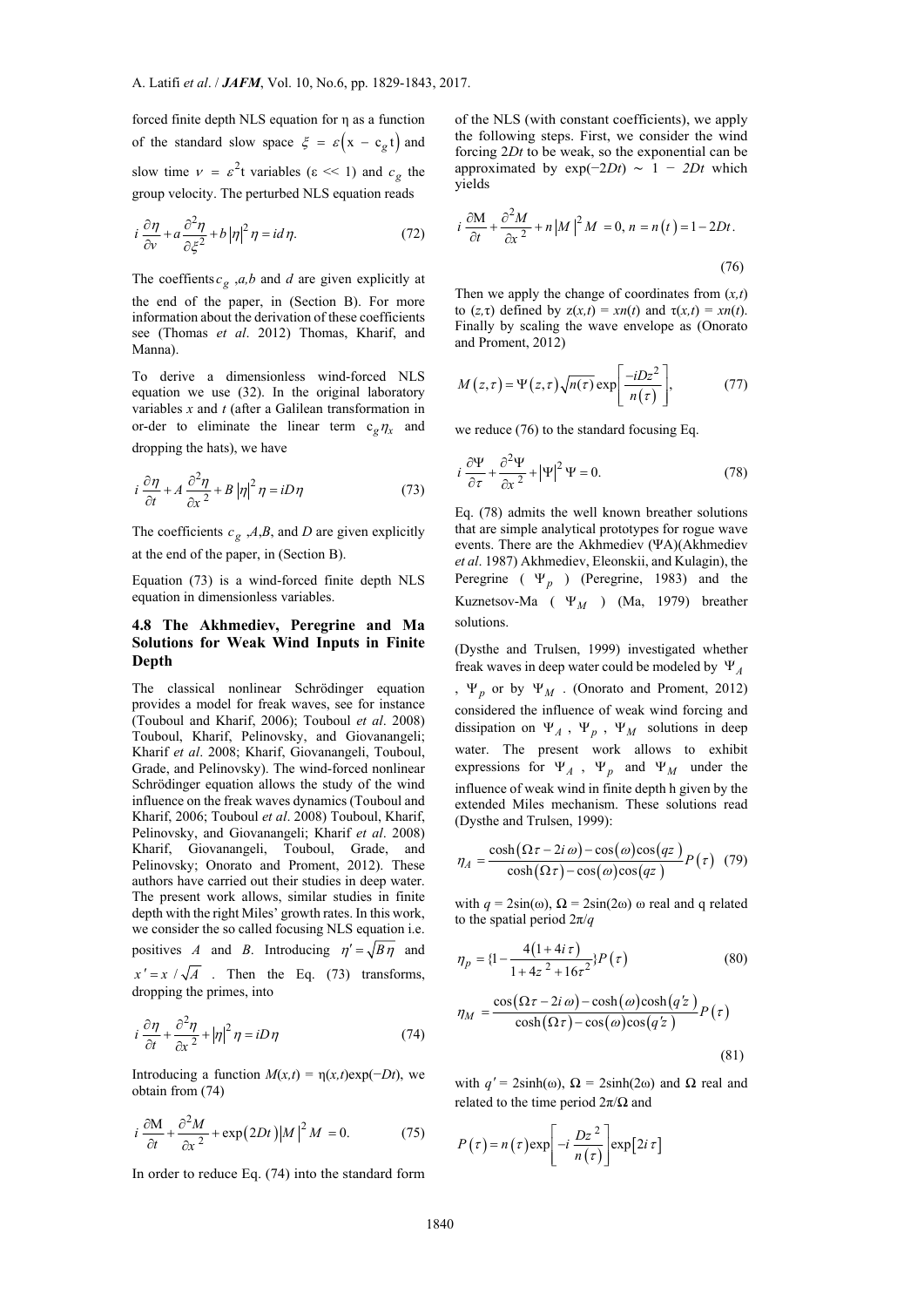#### **5. CONCLUSIONS**

In the first part of the paper, we have derived a linear Miles' theory for waves propagating on finite depth h. The well known Miles' theory has been extended to the finite depth under breeze to moderate winds conditions. The equations of motion governing the dynamics of the air/water interface in finite depth have been linearized and we have studied the linear time instability of a normal Fourier mode k. The prediction of exponential growth of wave amplitude (or energy) is well confirmed by field and laboratory experiments (the wind-to-waves energy transfer rates predictions are smaller than the observations, although their order of magnitude is the same). In the second part we have derived, two wind-forced finite depth model equations: an anti-diffusive Korteweg-de Vries-Burger equation and an antidiffusive nonlinear Schrödinger equation in finite depth. For KdV-B the blow-up time and the breaking time of wind soliton solutions have been established in terms of physical parameters. For the anti-diffusive nonlinear Schrödinger equation in finite depth we have exhibited the Akhmediev the Peregrine and the Ma solutions for weak wind inputs in finite depth. There are many other parameters such as variations of wind speed and direction, coastal geometry and bathymetry, bottom friction, surface drift, boundary layer turbulence, non-linear waves interactions, that influence the growth of wind-waves in finite depth. Taking into account these phenomena represents a work that cannot be handled analytically. Our study is highly idealized, however it may provide a valuable insight about the effect of depth on the mechanism of water wave amplification by wind and be useful in theoretical forecast of wind-wave growth rates in finite depth.

#### **Annexe A : Summary table**

**Summary table of linear, quasi-linear and nonlinear approaches** 

|                    | Linear model             | Rayleigh equation                          |
|--------------------|--------------------------|--------------------------------------------|
| Miles' Theory      | Quasi-linear<br>approach | NSL equation                               |
| Theory<br>Jeffrys' | Linear<br>approximation  | Exponential<br>growth of wave<br>amplitude |
|                    | Nonlinear model          | KdV-Burger<br>equation                     |

#### **Annexe B : Coefficients of equations (73) and (74)**

The coefficients  $c_g$ , *a*,*b* and *d* of the perturbed NLS Eq. (72) are

$$
c_g = \frac{c}{2} \left[ 1 + \frac{2kh}{\sinh(2kh)} \right],
$$
  
\n
$$
a = -\frac{1}{2\omega} \left[ c_g^2 - gh[1 - khT(1 - T^2)] \right],
$$
  
\n
$$
b = \frac{k^4 c^2}{4\omega} \left\{ \frac{9}{T^4} - 12 + 13T^4 - 2T^6 \right\}
$$
  
\n
$$
- \frac{2 \left[ 2c + c_g \left( 1 - T^2 \right) \right]^2}{T^2 \left( gh - c_g^2 \right)},
$$
  
\n
$$
d = \frac{\varepsilon \beta (U_1)^2}{2c^2} T\omega
$$

The coefficients  $c_g$ , *A*,*B*, and *D* of the dimensionless wind-forced NLS Eq. (73) are

$$
c_g = \frac{1}{2\theta_{fd}} \left[ 1 + \frac{\delta}{\theta_{dw}^2} \left( \frac{1 - T^2}{T} \right) \right],
$$
  
\n
$$
A = -\frac{c_g^2}{2\theta_{fd}\theta_{dw}^2} - \frac{\delta}{2\theta_{fd}} \left[ \theta_{fw}^2 - \delta \left( 1 - T^2 \right) \right],
$$
  
\n
$$
B = \frac{1}{4\theta_{jd}^3 \theta_{dw}^2} \left\{ 9 - 12T^2 + 13T^4 - 2T^6 \right\}
$$
  
\n
$$
- \frac{2 \left[ 2\theta_{fd}^{-1} + c_g \left( 1 - T^2 \right) \right]^2}{\left( \delta - c_g^2 \right) T^2},
$$
  
\n
$$
D = \frac{\varepsilon \beta \sqrt{T}}{2\theta_{dw}^3}.
$$

## **ACKNOWLEDGMENTS**

This work has been supported by the Center for International Scientific Studies & Collaboration (CISSC).

#### **REFERENCES**

- Akhmediev, N. N., V. M. Eleonskii and N. E. Kulagin (1987). Exact first-order solutions of the nonlinear Schrödinger equation. *Theor. Math. Phys.* 72, 809.
- Beji, S. and K. Nadaoka (2004). Solution of Rayleigh's instability equation for arbitrary wind profiles. *J. Fluid Mech.* 500, 65-73.
- Belcher, S. E. and J. C. R. Hunt (1993). Turbulent shear flow over slowly moving waves. *Journal of Fluid Mechanics* 251, 109-148.
- Benney, D. J. (1996). Long waves on liquid films. *Journal of Mathematical Physics* 45, 150–155.
- Bretschneider, C. L. (1958). *Revised wave forecasting relationships*. Proceedings of the 6<sup>th</sup> conference on Coastal Engineering, Gainsville/Palm Beach/Miami Beach, F.L.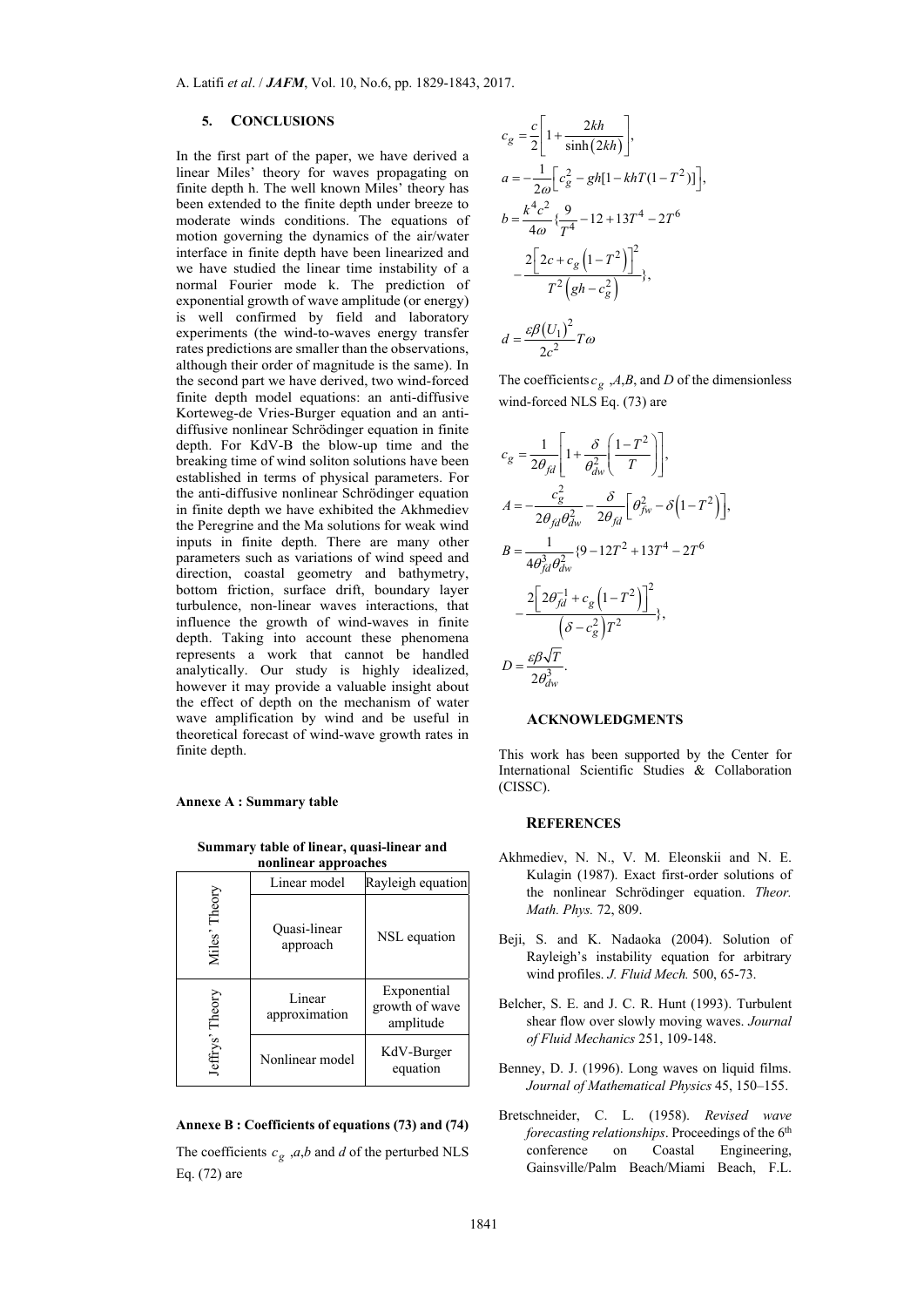A. Latifi *et al*. / *JAFM*, Vol. 10, No.6, pp. 1829-1843, 2017.

ASCE, New York 30-67.

- Charnock, H. (1995). Wind stress on a water surface. *Quart. J. Roy. Meteorol. Soc.* 81, 639.
- Donelan, M. A., A. V. Babanin, I. R. Young and M. L. Banner (2006). Wave-follower field measurements of the wind-input spectral function. Part II: Parameterization of the wind input. *Journal of Physical Oceanography* 36, 1672-1689.
- Dysthe K. B. and K. Trulsen (1999). Note on Breather Type Solutions of the NLS as Models for Freak-Waves. *Physica Scripta* T82, 48.
- Fairall, C. W., A. A. Grachev, A. Bedard and R. T. Nishiyama (1996). *Wind, Wave, Stress and Surface Roughness Relationships from Turbulence Measurements made on R/P flip in the Scope Experiment*. NOAA technical memorandum ERL ETL-268.
- Fenton, J. D. (1979). A high-order cnoidal wave theory. *J. Fluid Mech.* 94, 129-161.
- Francius M. and C. Kharif (2006). Threedimensional instabilities of periodic gravity waves in shallow water. *J. Fluid Mech.* 561, 417.
- Garratt, J. R., G. D. Hess, W. L. Physick and P. Bougeault (1996). The Atmospheric Boundary Layer-Advances in Knowledge and Application. *Boundary Layer Meteorology* 78, 9-37.
- Grad, H. and P. W. Hu (1967). Unified shock profile in a plasma. *Physics of Fluids* 10, 2596-2602.
- Hu, P. (1972). Collisional theory of shock and nonlinear waves in a Plasma. *Physics of Fluids* 15, 854-864.
- Ijima, T. and F. L. W. Tang (2011). *Numerical calculation of wind waves in shallow water*. Coastal Engineering Proceedings, North America.
- Janssen*,* P. A. E. M. (*1991*) Quasi-linear theory of wind generation applied to wave forecasting. *J Phys Oceanogr* 21, 1631.
- Janssen, P. A. E. M. (2004). *The Interaction of Ocean Waves and Wind*. Cambridge University Press.
- Jeffrey, A. and S. Xu (1989). Exact solutions to the Korteweg–de Vries–Burgers equation. *Wave Motion* 11, 559.
- Jeffreys, H. (1924). On the formation of waves by wind. *Proceedings of the Royal Society of London. Series A: Mathematical and Physical Sciences* A107, 189-206.
- Jeffreys, H. (1925). On the formation of waves by wind II. *Proceedings of the Royal Society of London. Series A: Mathematical and Physical Sciences* A110, 341-347.
- Johnson, R. S. (1972). Shallow water waves on a viscous fluid-the nodular bore. *Physics of Fluids* 15, 1693-1699.
- Karahara, T. (1970). Weak nonlinear magnetoacoustic waves in a cold plasma in the presence of effective electron-ion collisions. *J. Phys. Soc. Japan* **27** 1321-9.
- Kharif, C., J. P. Giovanangeli, J. Toublon, L. Grade and E. Pelinovski (2008). Influence of wind on extreme wave events: experimental and numerical approaches. *Journal of Fluid Mechanics* 594, 209-247.
- Kharif, C., R. Kraenkel, M. A. Manna and R. Thomas (2010). The modulational instability in deep water under the action of wind and dissipation. *J. Fluid Mech.* 664, 138.
- Korteweg, D. J. and G. de Vries (1895). On the change of form of long waves advancing in a rectangular canal, and a new type of stationary waves. *Philosophical Magazine* 39, 422-443.
- Lighthill, M. (1925). *Waves in Fluids*. Edited by C. U. Press.
- Ma, Y. (1979). The Perturbed Plane-Wave Solutions of the Cubic Schrödinger Equation. *Stud. Appl. Math* 60, 43.
- Makin, V. (2004). A Note on the Drag of the Sea Surface at Hurricane Winds. *Boundary-layer meteorology* 115, 169-176.
- Manna, M. A., P. Montalvo and R. A Kraenkel (2014). Finite time blow-up and breaking of solitary wind waves. *Physical Review E* 90, 013006
- McCowan, J. (1894). On the Highest Wave of Permanent Type. *Philosophical Magazine Series 5(*38), 351.
- Miche, R. (1944). *Mouvements ondulatoires de la mer en profondeur constante ou décroissante*. Edited by A. des Ponts et Chausses.
- Miles, J. W. (1957). On the generation of surface waves by ï-ows. *Journal of Fluid Mechanics* 3, 185-204.
- Miles, J. W. (1997). Generation of surface waves by winds. *Applied Mechanics Reviews* 50-7, R5- R9.
- Montalvo, P., J. Dorignac, M. A. Manna, C. Kharif and H. Branger (2013a). Growth of surface wind-wave in water of finite depth. *A theoretical approach. Coastal Engineering* 77,